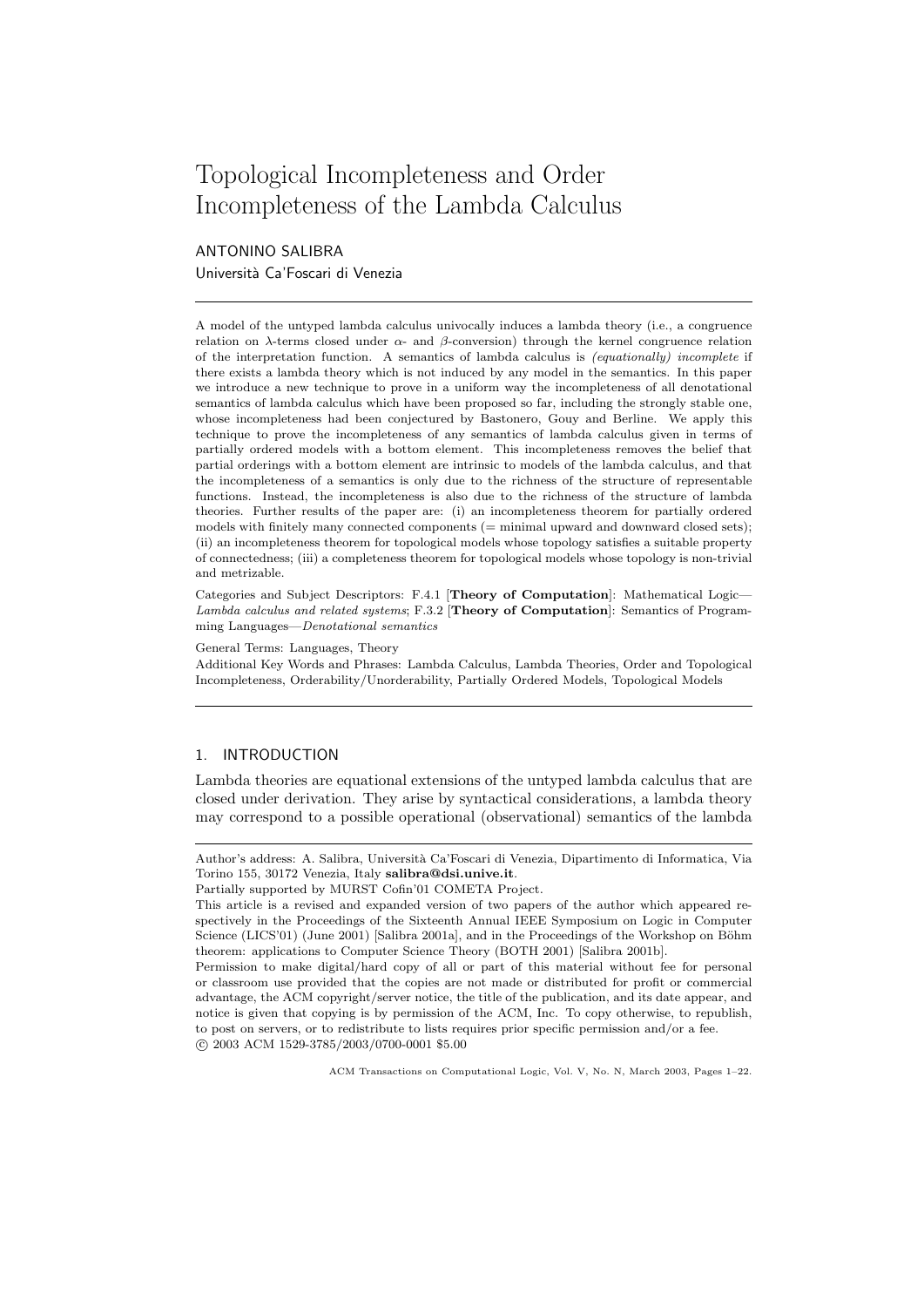calculus, as well as by semantic ones, a lambda theory may be induced by a model of lambda calculus through the kernel congruence relation of the interpretation function (see e.g. [Abramsky and Ong 1993; Barendregt 1984; Berline 2000]). Since the lattice of the lambda theories is a very rich and complex structure, syntactical techniques are usually difficult to use in the study of lambda theories. Therefore, semantic methods have been extensively investigated.

Computational motivations and intuitions justify Scott's view of models as partially ordered sets with a least element and of computable functions as monotonic functions over these sets. After Scott, mathematical models of the lambda calculus in various categories of domains (see e.g. [Abramsky 1991]) were classified into semantics according to the nature of their representable functions (see e.g. [Barendregt 1984; Berline 2000; Plotkin 1993). Scott's continuous semantics [Scott 1972] is given in the category whose objects are complete partial orders and morphisms are Scott continuous functions. The stable semantics [Berry 1978] and the recent strongly stable semantics [Bucciarelli and Ehrhard 1991] are strengthenings of the continuous semantics. The stable semantics is given in the category of DI-domains with stable functions as morphisms, while the strongly stable one in the category of DI-domains with coherence, and strongly stable functions as morphisms. All these semantics are structurally and equationally rich in the sense that it is possible to build up  $2^{\aleph_0}$  models in each of them inducing pairwise distinct lambda theories (see [Kerth 1998; Kerth 2001]). The problem of the equational richness is related to the problem of the equational completeness/incompleteness of a semantics: is the set of lambda theories induced by these semantics equal or strictly included within the set of all lambda theories?

The first incompleteness result was obtained by Honsell and Ronchi della Rocca [1992] for the continuous semantics. They proved, via a hard syntactical proof, that there exists a lambda theory which cannot be the theory of a continuous model. Following a similar method, Gouy [1995] proved the incompleteness of the stable semantics with a much harder syntactical proof. Semantic and more simple proofs of incompleteness for the continuous and stable semantics can be found in [Bastonero and Gouy 1999]. Bastonero [1998] provides an incompleteness result for the hypercoherence subsetting of the strongly stable semantics.

In this paper we introduce a new technique to prove in a uniform way the incompleteness of all the denotational semantics of the untyped lambda calculus which have been proposed so far. Most of the semantics which involve monotonicity with respect to some partial order fail to induce the lambda theory axiomatized by the equation  $\Omega x x = \Omega$ , where  $\Omega$  is the usual  $\lambda$ -term which represents looping. The general technique used here for proving that a class  $C$  of models is incomplete is the following:

- (1) Find a property P satisfied by all models in  $\mathcal{C}$ .
- (2) Find a lambda theory which is only induced by models not satisfying P.

We apply this technique to show the incompleteness of any lambda calculus semantics given in terms of partially ordered models with a bottom element. In particular we thus get the incompleteness of the (whole of) Bucciarelli-Ehrhard strongly stable semantics, which had been conjectured by Bastonero and Gouy [1999] and by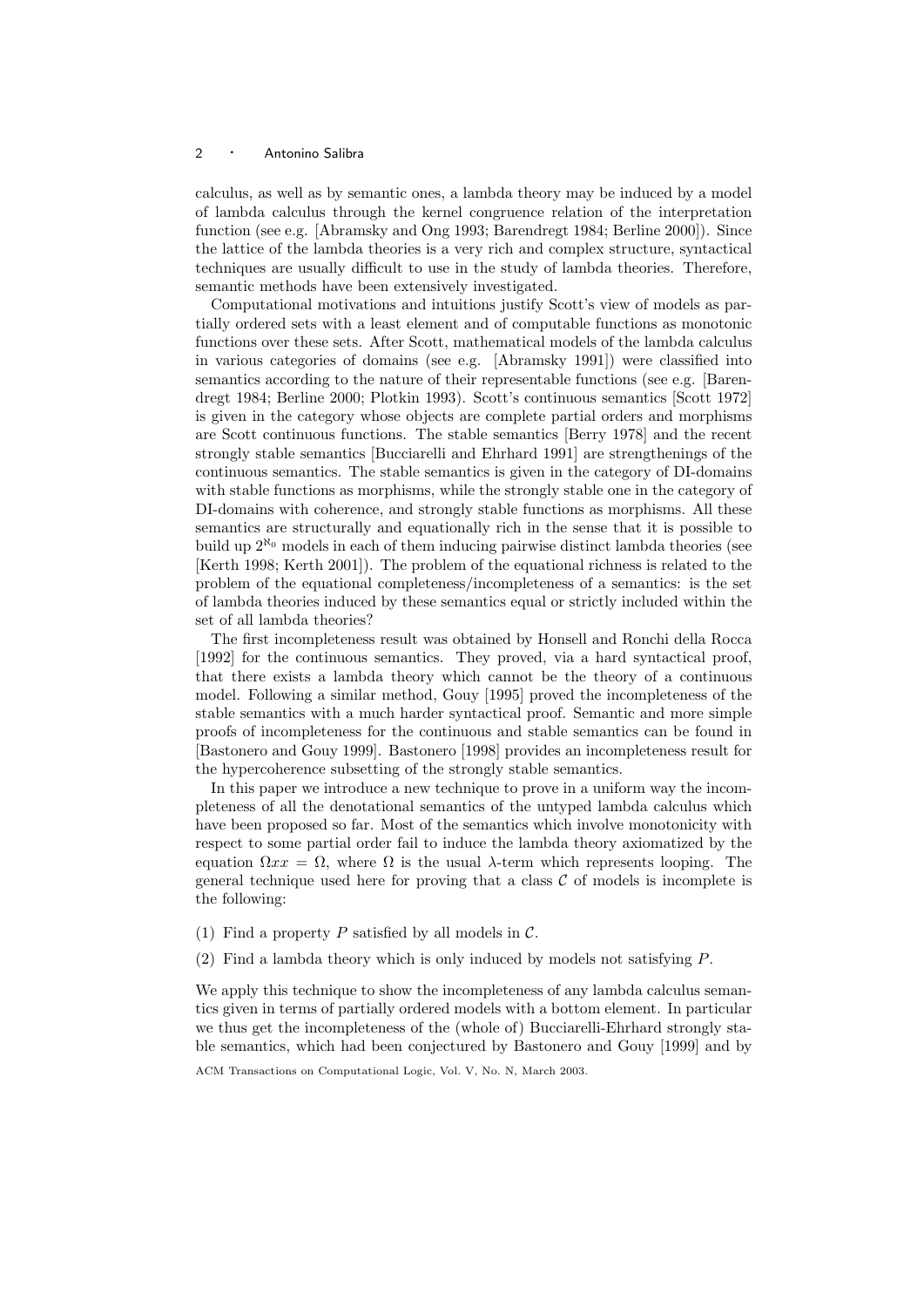Berline [2000], and, which was previously known only for the hypercoherence subsetting [Bastonero 1998].

The problem of the incompleteness of the semantics of lambda calculus is also related to the open problem of the order-incompleteness of lambda theories ([Selinger 1996]): does there exist a lambda theory which is not induced by any non-trivially partially ordered model? Such a problem can be also characterized in terms of connected components  $(=$  minimal upward and downward closed sets) of a partial ordering: a lambda theory  $\mathcal T$  is order-incomplete if, and only if, any partially ordered model inducing  $\mathcal T$  has an infinite number of connected components, each one containing exactly one element of the model. Towards an answer to the orderincompleteness problem, in this paper we show the existence of a lambda theory which is only induced by partially ordered models with an infinite number of connected components, each one containing at most one  $\lambda$ -term denotation.

Further results of the paper are two topological theorems. In the first one we show the incompleteness of any semantics given in terms of topological models whose topology satisfies a suitable property of connectedness. In the second one a proof is given of the completeness of the semantics of lambda calculus given in terms of topological models whose topology is non-trivial and metrizable.

Outline of the paper. The paper is organized as follows. In Section 2 we review the basic definitions of the lambda calculus and summarize definitions and results concerning topology that will be needed in the subsequent part of the paper. In particular, we recall the formal definition of a model of lambda calculus, and the topological notions of connectedness and separation.

A short and simple proof of incompleteness for the class of partially ordered models with a bottom element is presented in Section 3, while the order-incompleteness problem is discussed in Section 4, where we prove the incompleteness of the class of partially ordered models with finitely many connected components.

The property of closed-open-connectedness is introduced in Section 5, where a strong property of separation orthogonal to closed-open-connectedness is proven for suitable topological algebras. This result is used to obtain the topological incompleteness theorem.

In Section 6 we show that the semantics of lambda calculus given in terms of non-trivial metric spaces is complete.

Some open problems related to the incompleteness problem of the untyped lambda calculus are discussed in Section 7, while the last two sections of the paper are devoted to related work and conclusions.

## 2. PRELIMINARIES

To keep this article self-contained, we summarize some definitions and results that we need in the subsequent part of the paper. With regard to the lambda calculus we follow the notation and terminology of Barendregt [1984]. The main references for topological algebras are [Taylor 1977; Bentz 1999; Coleman 1996; Coleman 1997].

## 2.1 Topology

A topological space  $(A, \tau)$  (we will occasionally avoid explicit mention of  $\tau$ ) is non*trivial* if there are nonempty, proper subsets  $X$  and  $Y$  of  $A$  such that  $X$  is open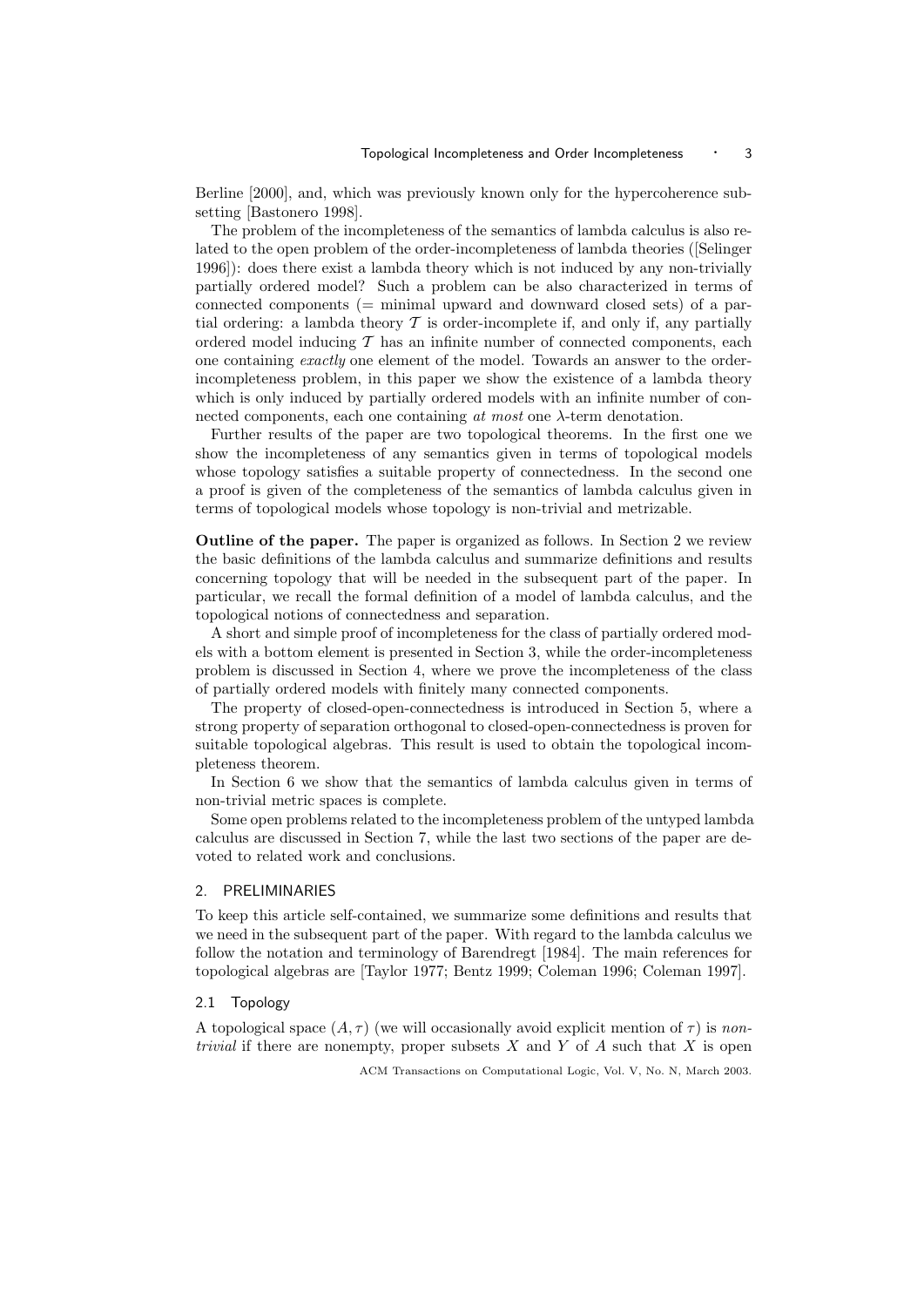while  $Y$  is not. If  $A$  is a topological space then the closure of a subset  $U$  of  $A$  will be denoted by  $\overline{U}$ . Recall that  $a \in \overline{U}$  if  $U \cap V \neq \emptyset$  for every open neighborhood V of a. As a matter of notation, we write  $\bar{b}$  for the closure of set  $\{b\}$ .

For any space  $(A, \tau)$  a preorder can be defined by

$$
a \leq_{\tau} b
$$
 iff  $a \in \overline{b}$  iff  $\forall U \in \tau (a \in U \Rightarrow b \in U)$ .

In other words,  $a \leq_{\tau} b$  if every neighbourhood of a is also a neighbourhood of b. We have

 $\tau$  is  $T_0$  iff  $\leq_{\tau}$  is a partial order.

For any  $T_0$ -space A the partial order  $\leq_\tau$  is called the specialization order of  $\tau$ . Note that any continuous map between  $T_0$ -spaces is necessarily monotone and that the order is discrete (i.e., it satisfies  $a \leq_{\tau} b$  iff  $a = b$ ) iff A is a  $T_1$ -space.

A space A is

- $-T_2$  (or Hausdorff) if for all distinct  $a, b \in A$  there exist open sets U and V with  $a \in U, b \in V$  and  $U \cap V = \emptyset$ .
- $-T_{2_{1/2}}$  (or completely Hausdorff) if for all distinct  $a, b \in A$  there exist open sets U and V with  $a \in U$ ,  $b \in V$  and  $\overline{U} \cap \overline{V} = \emptyset$ .
- $-T_3$  (or regular) if it is  $T_1$  and, for every closed set  $B \subseteq A$  and every  $a \notin B$ , there exist open sets U and V with  $a \in U$ ,  $B \subseteq V$  and  $U \cap V = \emptyset$ .

The previous axioms of separation can be relativized to pairs of elements. For example, a and b are  $T_{2_{1/2}}$ -separable, if there exist open sets U and V with  $a \in U$ ,  $b \in V$  and  $\overline{U} \cap \overline{V} = \emptyset$ .  $T_2$ -,  $T_1$ -,  $T_0$ -separability are similarly defined.

A clopen set is a subset of a space which is both open and closed. A space A is connected if A and  $\emptyset$  are the unique clopen sets of the space A. The connected component of an element  $\alpha$  of a space  $A$  is the greatest connected subset of  $A$ including a. The connected components define a partition of the space A.

A topological algebra is a pair  $(A, \tau)$  where A is an algebra and  $\tau$  is a topology on the underlying set  $A$  with the property that each basic operation of  $A$  is continuous with respect to  $\tau$ .

#### 2.2 Partial Orderings

Let  $(A, \leq)$  be a partially ordered set (poset). Two elements a and b of A are: (1) comparable if either  $a \leq b$  or  $b \leq a$ ; (2) upward compatible if they have an upper bound, i.e., there exists z such that  $a \leq z$  and  $b \leq z$ ; (3) *downward compatible* if they have a lower bound. A set  $B \subseteq A$  is upward direct (downward direct) if, for all  $a, b \in B$ , a and b are upward (downward) compatible.

A set  $B \subseteq A$  is an upward (downward) closed set if  $b \in B$  and  $b \le a$   $(a \le b)$ imply  $a \in B$ . We use the notations  $B \uparrow (B \downarrow, \text{ respectively})$  for the least upward (downward) closed set containing a subset B of A. We write  $a \uparrow (a \downarrow, \text{respectively})$ for  $\{a\} \uparrow (\{a\} \downarrow)$ .

The *inequality graph* of a poset  $(A, \leq)$  has the elements of A as nodes, while an edge connects two distinct nodes a and b if either  $a < b$  or  $b < a$ . Two nodes are in the same connected component if they are either not distinct or joined by a path. The equivalence classes of the relation "to be in the same connected component"

ACM Transactions on Computational Logic, Vol. V, No. N, March 2003.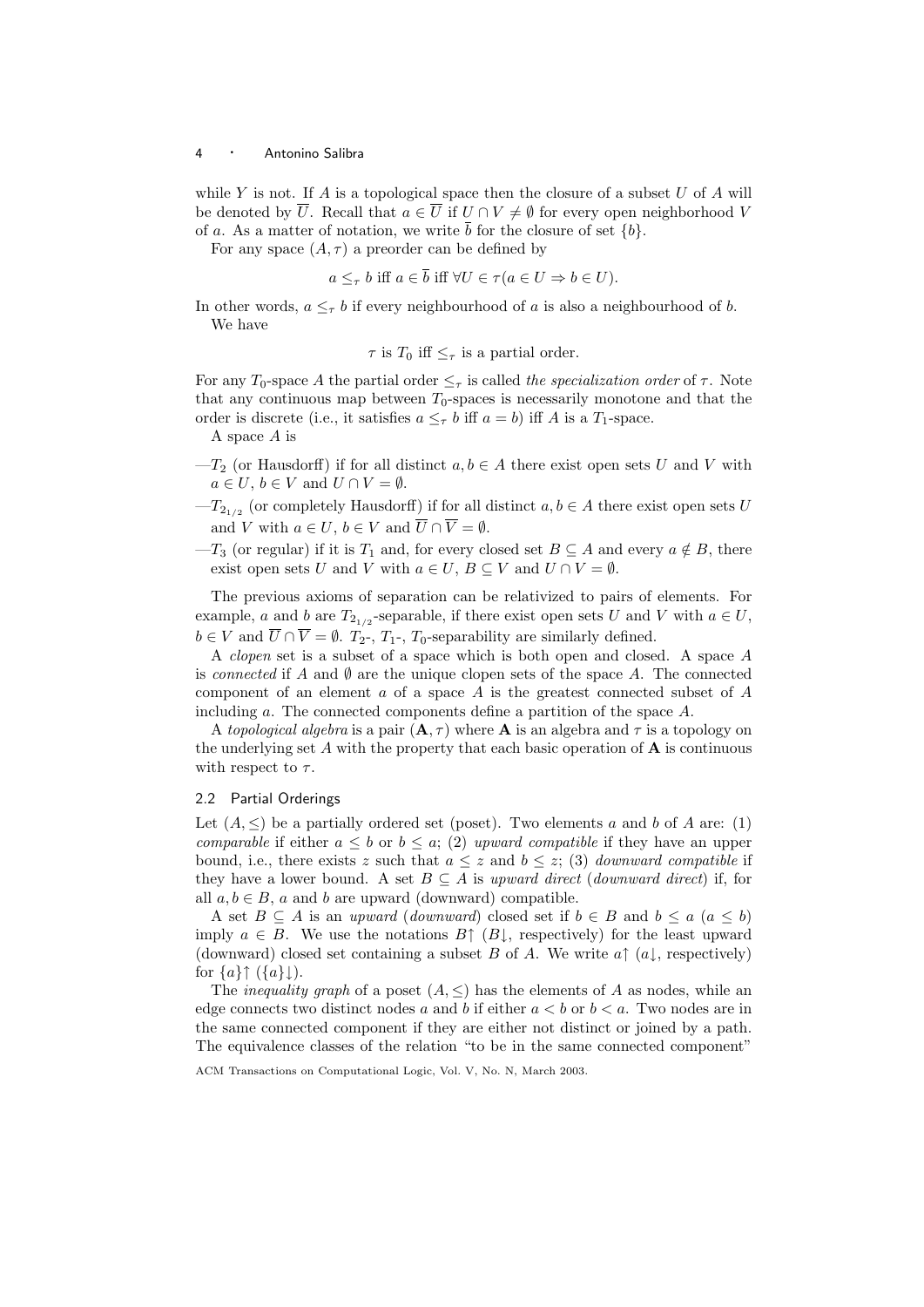define the partition of the inequality graph into connected components. A connected component can be also characterized as a minimal subset of A which is both upward closed and downward closed.

Given a poset  $(A, \leq)$ , we can find many  $T_0$ -topologies  $\tau$  on A for which  $\leq$  is the specialization ordering of  $\tau$  (see [Johnstone 1982, Section II.1.8]). The maximal one with this property is the Alexandroff topology, which is constituted by the collection of all upward closed sets of A, i.e.,

# U is an Alexandroff open iff  $U = U$ <sup> $\uparrow$ </sup>.

Then  $a\uparrow$  is the least Alexandroff open set containing  $a \in A$ . A subset U of A is an Alexandroff closed set iff  $U = U \downarrow$ . A function is continuous w.r.t. the Alexandroff topology if, and only if, it is monotone. Every Alexandroff space is  $T_0$ , but not  $T_1$ , unless the order is the equality (if  $x < y$ , then every Alexandroff open set including x includes  $y$  too). Properties of the inequality graph of a poset can be expressed as topological properties of the Alexandroff topology. For example, the inequality graph of a poset is connected if, and only if, the Alexandroff topology is connected.

A partially ordered algebra, a po-algebra for short, is a pair  $(A, \leq)$  where A is an algebra and  $\leq$  is a partial order on A which makes the basic operations of A monotone. Every po-algebra is a topological algebra w.r.t. the Alexandroff topology.

Every  $T_0$ -topological algebra  $(\mathbf{A}, \tau)$  is also a po-algebra relatively to the specialization order  $\leq_\tau$ .

#### 2.3 The Untyped Lambda Calculus

The two primitive notions of the lambda calculus are application, the operation of applying a function to an argument (expressed as juxtaposition of terms), and lambda (functional) abstraction, the process of forming a function from the "rule" that defines it. The set  $\Lambda$  of  $\lambda$ -terms of the lambda calculus over an infinite set X of variables is constructed as usual: every variable  $x \in X$  is a  $\lambda$ -term; if M and N are  $\lambda$ -terms, then so are  $(MN)$  and  $\lambda x.M$  for each variable x.

An occurrence of a variable x in a  $\lambda$ -term is *bound* if it lies within the scope of a lambda abstraction  $\lambda x$ ; otherwise it is *free.* A  $\lambda$ -term without free variables is said to be *closed*.  $Λ<sup>o</sup>$  denotes the set of closed  $λ$ -terms.

 $M[x := N]$  is the result of substituting a  $\lambda$ -term N for all free occurrences of x in  $M$  subject to the usual provisos about renaming bound variables in  $M$  to avoid capture of free variables in N.

The axioms of the  $\lambda\beta$ -calculus are as follows: M and N are arbitrary  $\lambda$ -terms and  $x, y$  are variables.

- ( $\alpha$ )  $\lambda x.M = \lambda y.M[x := y]$ , for any variable y that does not occur free in M;
- $(\beta)$   $(\lambda x.M)N = M[x := N];$

The rules for deriving equations from instances of  $(\alpha)$  and  $(\beta)$  are the usual ones from equational calculus asserting that equality is a congruence for application and abstraction.

Lambda theories are equational extensions of the lambda calculus that are closed under derivation. If T is a set of equations, then the formal system  $\lambda + T$  is obtained by adding to  $\alpha$ - and  $\beta$ -conversion and to the equality rules the equations in T as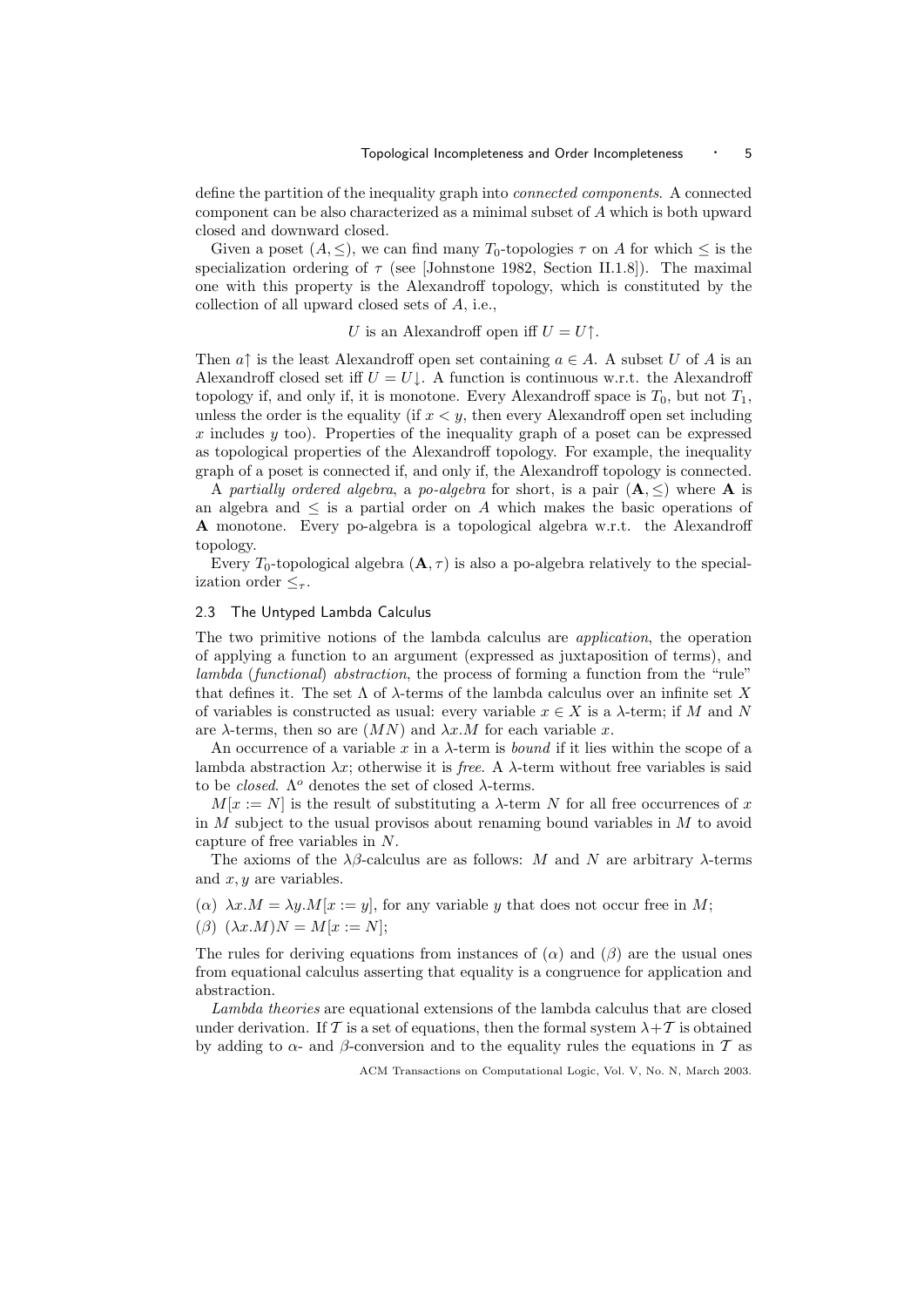new axioms. If T is a set of equations,  $T^+$  is the set of equations provable in  $\lambda + T$ . T is a lambda theory if  $T^+ = T$ . As a matter of notation,  $T \vdash M = N$  stands for  $\lambda + \mathcal{T} \vdash M = N$ ; this is also written as  $M = \tau N$ . A lambda theory T is consistent if there exists at least an equation  $M = N$  such that  $\mathcal{T} \not\vdash M = N$ .

 $\lambda\beta$  is the minimal lambda theory.  $\lambda\beta\eta$  is the lambda theory generated by the axiom scheme of η-conversion:

$$
\lambda x.Mx = M \quad (x \text{ not free in } M).
$$

 $\lambda\beta\eta$  is the minimal extensional lambda theory, since it can be also generated by adding to  $\alpha$ - and  $\beta$ -conversion and to the equality rules the following derivation rule of extensionality:

$$
Mx = Nx \Rightarrow M = N \quad (x \text{ not free in } MN).
$$

A closed  $\lambda$ -term M is *solvable* if, for every  $P \in \Lambda$ , there exist an integer n and  $N_1, \ldots, N_n \in \Lambda$  such that  $MN_1 \ldots N_n =_{\lambda \beta} P$ .  $M \in \Lambda$  is solvable if  $\lambda x_1 \ldots x_n M$ is solvable, where  $x_1, \ldots, x_n$  are all the variables occurring free in  $M$ .  $M \in \Lambda$ is unsolvable if it is not solvable. Solvable λ-terms can be also characterized as follows: a  $\lambda$ -term M is solvable if, and only if, it has a head normal form, that is,  $M =_{\lambda\beta} \lambda x_1 \ldots x_n y M_1 \ldots M_k$  for some  $n, k \geq 0$  and  $\lambda$ -terms  $M_1, \ldots, M_k$ .

A lambda theory  $\mathcal T$  is called *semisensible* [Barendregt 1984, Def. 4.1.7(iii)] if  $\mathcal{T} \not\vdash M = N$  whenever M is solvable and N is unsolvable. Every semisensible lambda theory is consistent.

Lambda theories may be defined according to syntactical considerations as well as to semantic ones. A lambda theory may be the equational theory of a model of the lambda calculus (see Section 2.5 below), or it may correspond to a possible observational semantics of the lambda calculus. In the second case, consider a subset Q of  $\Lambda$ . If  $M \in \Lambda$  then we write  $M \in_{\lambda\beta} Q$  if there exists P such that  $M =_{\lambda\beta} P$  and  $P \in \mathcal{Q}$ . Define

 $M \approx_{\mathcal{Q}} N$  iff, for every context  $C[$   $], C[M] \in_{\lambda\beta} \mathcal{Q} \Leftrightarrow C[N] \in_{\lambda\beta} \mathcal{Q}$ .

Then, the set  $Th(Q)$ , defined by

 $Th(Q) = \{M = N : M, N \in \Lambda \text{ and } M \approx_{Q} N\},\$ 

is a lambda theory, called the contextual lambda theory which arises from set Q.

#### 2.4 Combinatory Algebras

Combinatory logic is a formalism for writing expressions which denote functions. Combinators are designed to perform the same tasks as  $\lambda$ -terms, but without using bound variables. Schönfinkel and Curry discovered that a formal system of combinators, having the same expressive power of the lambda calculus, can be based on only two primitive combinators.

We begin with the definition of a basic notion in combinatory logic and lambda calculus. An algebra  $C = (C, \cdot, k, s)$ , where  $\cdot$  is a binary operation and k, s are constants, is called a combinatory algebra (see [Curry and Feys 1958]) if it satisfies the following identities (as usual the symbol · is omitted, and association is to the left):

$$
kxy = x; \quad sxyz = xz(yz).
$$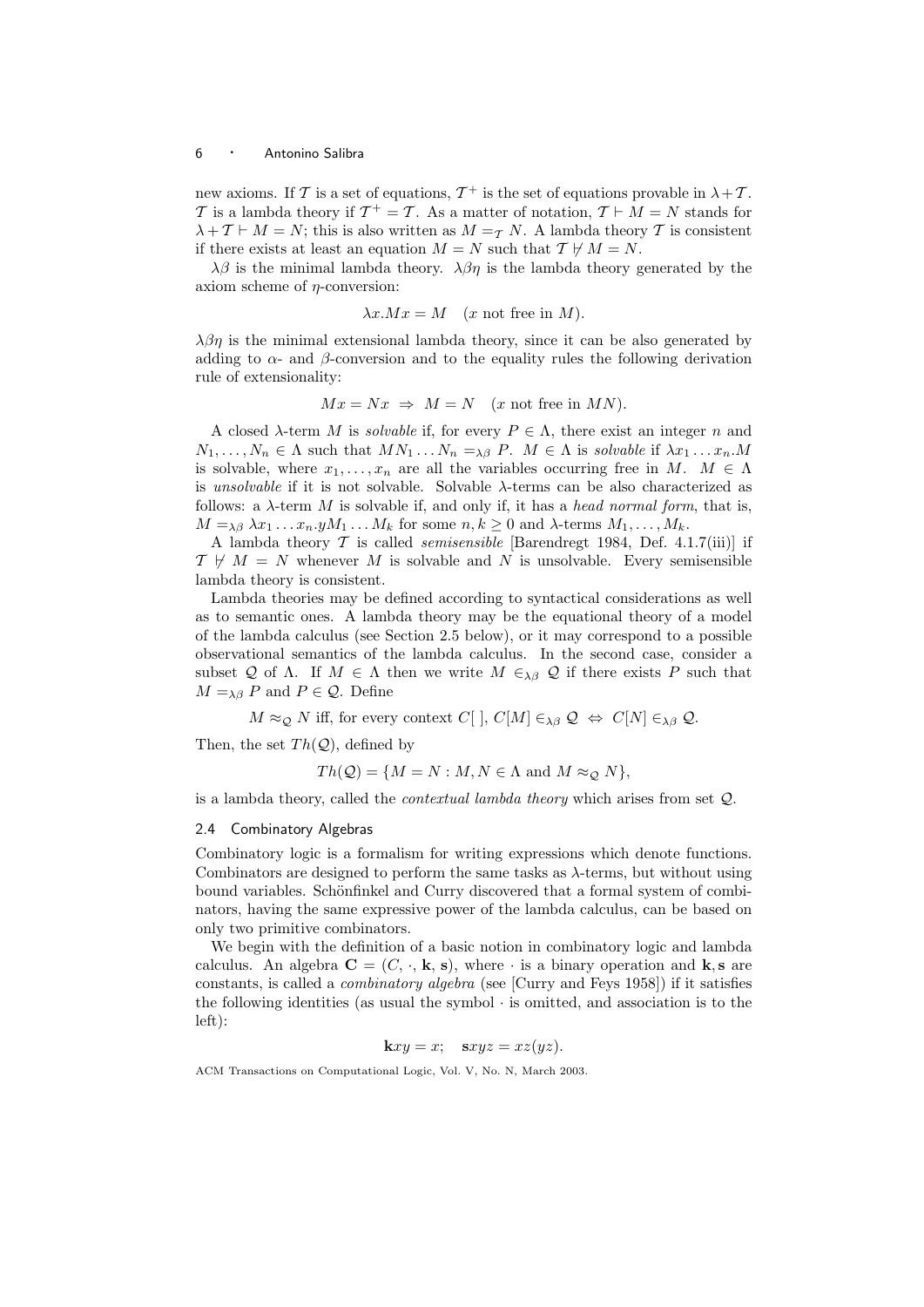k and s are called the basic combinators. In the equational language of combinatory algebras the derived combinators **i** and **1** are defined as follows: **i** := **skk** and  $\mathbf{1} := \mathbf{s}(\mathbf{k} \mathbf{i})$ . Hence, every combinatory algebra satisfies the identities  $\mathbf{i}x = x$  and  $1xy = xu$ .

A combinatory algebra  $C$  is *degenerate* if  $C$  is a singleton set.

A function  $f: C \to C$  is representable in the combinatory algebra C if there exists an element  $c \in C$  such that  $cz = f(z)$  for all  $z \in C$ . If this last condition is satisfied, we say that c represents  $f$  in  $\mathbf{C}$ .

Two elements  $c, d \in C$  are called *extensionally equal* if they represent the same function in  $\bf{C}$ . For example, the elements c and  $\bf{1}c$  are extensionally equal for every  $c \in C$ . The combinator 1 will be used in the next Subsection to select a canonical representative inside the class of all elements d extensionally equal to a given element  $c \in C$ .

## 2.5 Lambda Models

Although lambda calculus has been the subject of research by logicians since the early 1930's, its model theory developed only much later, following the pioneering model construction made by Dana Scott. The notion of an environment model (the name is due to Meyer [1982]) is described by Meyer as "the natural, most general formulation of what might be meant by mathematical models of the untyped lambda calculus". The drawback of environment models is that they are higher-order structures. However, there exists an intrinsic characterization (up to isomorphism) of environment models as an elementary class of combinatory algebras called  $\lambda$ -models [Barendregt 1984, Def. 5.2.7]. They were first axiomatized by Meyer [1982] and independently by Scott [1980]; the axiomatization, while elegant, is not equational.

We now define the notion of a  $\lambda$ -model. Let C be a combinatory algebra and let  $\bar{c}$  be a new symbol for each  $c \in C$ . Extend the language of the lambda calculus by adjoining  $\bar{c}$  as a new constant symbol for each  $c \in C$ . Let  $\Lambda^o(C)$  be the set of closed  $\lambda$ -terms with constants from C. The interpretation of terms in  $\Lambda^o(C)$  with elements of C can be defined by induction as follows (for all  $M, N \in \Lambda^o(C)$  and  $c \in C$ :

$$
|\bar{c}|_{\mathbf{C}} = c; \ |(MN)|_{\mathbf{C}} = |M|_{\mathbf{C}}|N|_{\mathbf{C}}; \ |\lambda x.M|_{\mathbf{C}} = \mathbf{1}m,
$$

where  $m \in C$  is any element representing the following function  $f: C \to C$ :

$$
f(c) = |M[x := \overline{c}]|_{\mathbf{C}}, \quad \text{for all } c \in C.
$$
 (1)

The drawback of the previous definition is that, if  $C$  is an arbitrary combinatory algebra, it may happen that the function  $f$  is not representable. The axioms of an elementary subclass of combinatory algebras, called  $\lambda$ -models or models of the lambda calculus, were expressly chosen to make coherent the previous definition of interpretation (see [Meyer 1982], [Scott 1980], [Barendregt 1984, Def. 5.2.7]).

The *Meyer-Scott axiom* is the most important axiom in the definition of a  $\lambda$ model. In the first-order language of combinatory algebras it takes the following form

$$
\forall x \forall y (\forall z (xz = yz) \Rightarrow \mathbf{1}x = \mathbf{1}y)
$$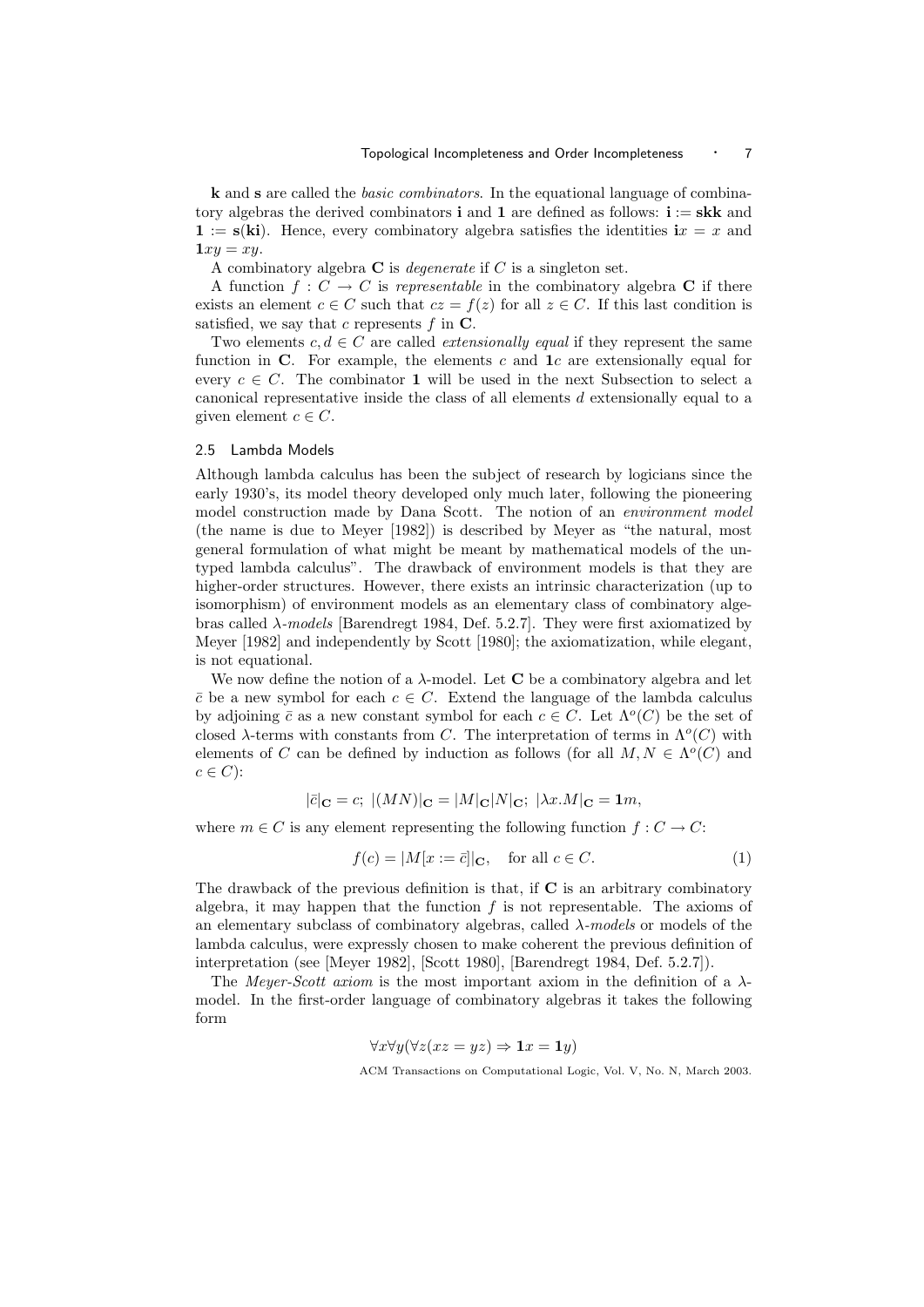and it makes the combinator  $1$  an inner choice operator. Indeed, given any  $c$ , the element  $1c$  is in the same equivalence class as c w.r.t. extensional equality; and, by Meyer-Scott axiom,  $1c = 1d$  for every d extensionally equal to c. Thus, the set  $Y = \{c : cz = f(z) \text{ for all } z \in C\}$  of elements representing the function f defined in (1) admits  $1m$  as a canonical representative and this does not depend on the choice of  $m \in Y$ .

As a matter of notation, we write  $\mathbf{C} \models M = N$  for  $|M|_{\mathbf{C}} = |N|_{\mathbf{C}}$ .

For every  $\lambda$ -model **C**, the lambda theory generated by the set  $\{M = N : M, N \in$  $\Lambda^o$ ,  $\mathbf{C} \models M = N$  is called the equational theory of **C** and is denoted by  $Th(\mathbf{C})$ . We say that a lambda theory T is induced by a  $\lambda$ -model C (or that C induces T) if  $\mathcal{T} = Th(\mathbf{C}).$ 

The term model  $\mathcal{M}_{\mathcal{T}}$  of a lambda theory  $\mathcal{T}$  (see [Barendregt 1984, Def. 5.2.11]) consists of the set of the equivalence classes of  $\lambda$ -terms modulo the lambda theory  $\mathcal T$  together with the operation of application on the equivalence classes. By Cor. 5.2.13(ii) in [Barendregt 1984]  $\mathcal{M}_{\mathcal{T}}$  is a  $\lambda$ -model which induces the lambda theory  $\mathcal T$ .

A partially ordered model, a po-model for short, is a pair  $(C, \le)$ , where C is a  $\lambda$ -model and  $\leq$  is a partial order on C which makes the application operator of C monotone. In particular a po-model is a po-algebra relatively to the language of combinatory algebras. A po-model  $(C, \leq)$  is non-trivial if the partial order  $\leq$  is not discrete (i.e.,  $a < b$  for some  $a, b \in C$ ).

A topological model of the lambda calculus is a topological algebra  $(C, \tau)$ , where  ${\bf C}$  is a  $\lambda\text{-model}.$ 

# 3. PARTIALLY ORDERED MODELS WITH A BOTTOM ELEMENT

As already mentioned, there are computational motivations for taking ordered structures with a bottom element as models of the lambda calculus. The question now arises whether every lambda theory is induced by a po-model with a bottom element. In this Section we negatively answer to this question: we exhibit a lambda theory that does not arise from such a kind of models.

Consider the lambda theory Π axiomatized by

$$
\Omega x x = \Omega,
$$

where  $\Omega \equiv (\lambda x.xx)(\lambda x.xx)$ . It is semisensible ( $\Omega$  and  $\Omega xx$  are both unsolvable) and then consistent.

The following Lemma will be repeatedly used in the remaining part of this article.

LEMMA 3.1. Let M and N be arbitrary  $\lambda$ -terms. Then we have

$$
\Pi \vdash M = N \ \Leftrightarrow \ \Pi \vdash \Omega MN = \Omega.
$$

PROOF. Let  $\rightarrow_{\Pi}$  be the compatible closure of the binary relation R on  $\Lambda$  defined as follows:

$$
R = \{(\Omega MN, \Omega) : M, N \in \Lambda, \Pi \vdash M = N\}.
$$

Let  $\rightarrow_{\beta\Pi}$  be the reduction rule  $\rightarrow_{\beta}\cup\rightarrow_{\Pi}$ . Recall that  $\rightarrow_{\beta}^*$  is the reflexive, transitive closure of  $\beta$ -reduction  $\rightarrow_{\beta}$ .

We divide the proof into two Claims.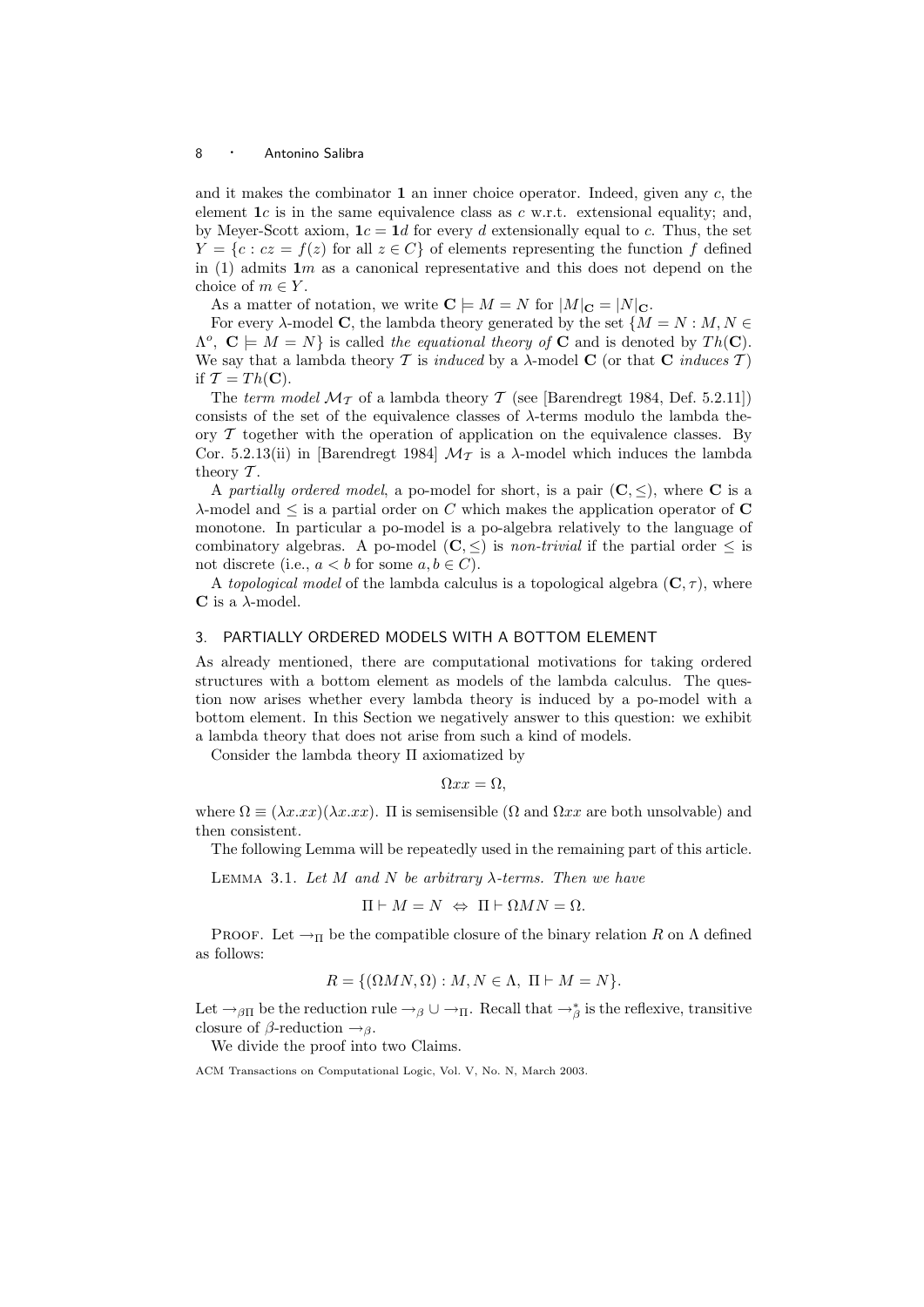*Claim* 3.2. The relation  $\rightarrow_{\beta\Pi}$  is Church-Rosser.

It is sufficient to verify that (a) the reflexive, transitive closure  $\to^*_\Pi$  of  $\to_\Pi$  satisfies the diamond property (see [Barendregt 1984, Lemma 3.2.2]); (b) the relations  $\rightarrow_{\beta}^*$ and  $\rightarrow_{\Pi}^*$  commute (see [Barendregt 1984, Def. 3.3.4]). The conclusion follows from the Hindley-Rosen Lemma (see [Barendregt 1984, Prop. 3.3.5]).

*Claim* 3.3. Π is the lambda theory generated by conversion  $\cong_{\beta\Pi}$  from  $\rightarrow_{\beta\Pi}$ , i.e.,

$$
\Pi \vdash M = N \text{ iff } M \cong_{\beta\Pi} N.
$$

If  $\Omega MN \to \Pi$  Ω then we have that  $\Pi \vdash M = N$  by definition of  $\to_{\Pi}$ , so that  $\Pi$   $\vdash$  Ω*MN* = Ω follows from  $\Pi$   $\vdash$  Ωxx = Ω. Then it is obvious that  $M \cong_{\beta\Pi} N$ implies  $\Pi \vdash M = N$ . For the opposite direction, it is sufficient to consider that  $\Omega xx \to \Pi \Omega$  for the unique axiom  $\Omega xx = \Omega$  of  $\Pi$ .

We now conclude the proof of the lemma. If  $\Pi \vdash \Omega MN = \Omega$  then  $\Omega MN \cong_{\beta\Pi} \Omega$ , so that by Claim 3.2 there is a reduction  $\Omega MN \to_{\beta\Pi}^* \Omega$ . This is possible only if  $\Omega MN$  is a  $\Pi$ -redex, i.e., if  $\Pi \vdash M = N$ .  $\Box$ 

We formally define the concepts of equational completeness/incompleteness of a class of  $\lambda$ -models.

Definition 3.4. A class  $Q$  of  $\lambda$ -models is called *(equationally)* complete if every lambda theory is induced by some  $\lambda$ -model of Q. If this is not the case, Q is called incomplete.

The author is indebted to Gordon Plotkin for providing the short and simple proof of Thm. 3.5 below. The original proof of the author was based on topological methods (see [Salibra 2001a], [Salibra 2001b]).

THEOREM 3.5. Any semantics of lambda calculus given in terms of po-models with a bottom element is incomplete.

PROOF. Assume, by the way of contradiction, that the lambda theory  $\Pi$  is induced by a po-model  $(C, \leq)$  with a bottom element  $\bot$ . From  $\Pi \vdash \Omega x x = \Omega$  it follows that:

$$
\mathbf{C} \models \Omega x x = \Omega. \tag{2}
$$

Let  $\mathbf{k} \equiv \lambda xy.x$  and  $\mathbf{i} \equiv \lambda y.y$  (it is indeed sufficient that k and i are two distinct  $βη$ -normal forms). By monotonicity and by (2) the following conditions hold in C:

$$
\Omega \mathbf{k} \mathbf{i} \geq \Omega \bot \bot = \Omega,
$$

and then

$$
\Omega = \Omega \Omega \Omega \le \Omega(\Omega \mathbf{k} \mathbf{i}) \Omega \le \Omega(\Omega \mathbf{k} \mathbf{i}) (\Omega \mathbf{k} \mathbf{i}) = \Omega.
$$

So, we conclude:

$$
\Omega(\Omega \mathbf{k} \mathbf{i})\Omega = \Omega.
$$

Then by applying twice Lemma 3.1 we get first

 $\Omega$ ki =  $\Omega$ .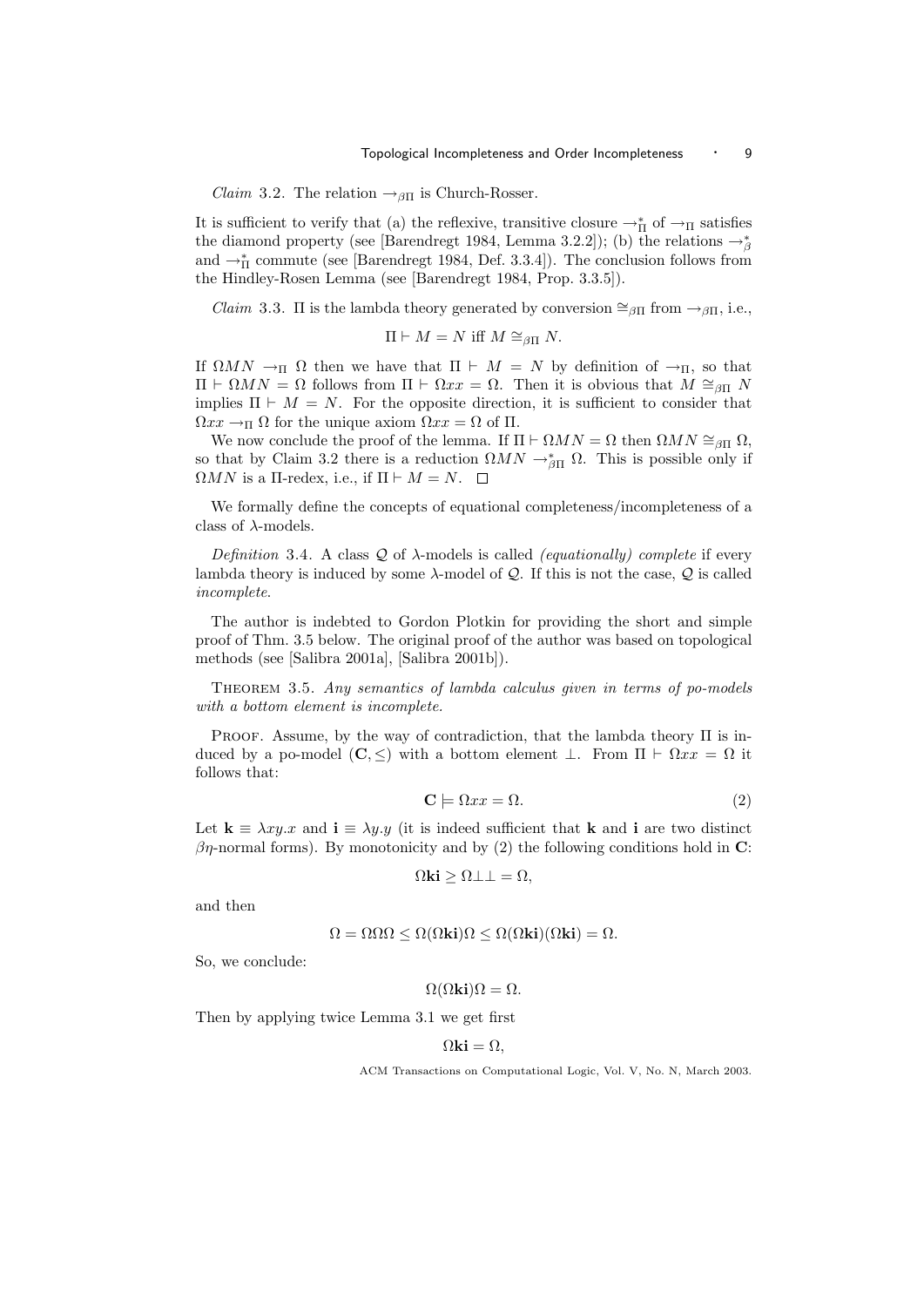and second

 $k = i$ .

This contradicts the consistency of the lambda theory  $\Pi$ .  $\square$ 

The following corollary solves the open problem of the incompleteness of the strongly stable semantics.

Corollary 3.6. The continuous, stable, and strongly stable semantics of lambda calculus are incomplete.

We say that a semantics *omits* a lambda theory  $\mathcal T$  if  $\mathcal T$  is not induced by any model in the semantics. In [Salibra 2001a] the author has shown that continuous, stable and strongly stable semantics omit a continuum of lambda theories. In fact, by applying a well-known theorem by Visser (see [Visser 1980], [Barendregt 1984, Thm. 17.1.10]), it is possible to get a continuum of distinct lambda theories satisfying the conditions:

$$
\Omega x x = \Omega; \quad \Omega(\Omega \mathbf{k} \mathbf{i}) \Omega \neq \Omega.
$$

From the proof of Thm. 3.5 it follows that any semantics given in terms of po-models with a bottom element omits each of these lambda theories.

## 4. ORDER INCOMPLETENESS

In the previous Section we have given a negative answer to the question whether every lambda theory arises as the theory of a po-model with a bottom element. One may now relax this question by asking: does every lambda theory arise as the equational theory of a non-trivial po-model? The answer to this difficult question is still unknown. Selinger [1996] gave a syntactical characterization, in terms of the so-called generalized Mal'cev operators, of the order-incomplete lambda theories (i.e., the theories not induced by any non-trivial po-model). A lambda theory T is order-incomplete if, and only if, there exist a natural number  $n \geq 1$  and a sequence  $M_1, \ldots, M_n$  of closed  $\lambda$ -terms such that the following Mal'cev conditions are satisfied:

$$
x =_{\mathcal{T}} M_1 xyy; \ M_i xxy =_{\mathcal{T}} M_{i+1} xyy; \ M_n xxy =_{\mathcal{T}} y \ (1 \leq i < n).
$$

Plotkin and Simpson have shown that the above Mal'cev conditions are inconsistent with lambda calculus for  $n = 1$ , while Plotkin and Selinger obtained the same result for  $n = 2$  (see [Selinger 1997]). It is an open problem whether n can be greater than or equal to 3.

The problem of order-incompleteness can be also characterized as follows: a lambda theory  $\mathcal T$  is order-incomplete if, and only if, the inequality graph (see Section 2.2) of any po-model inducing  $\mathcal T$  has an infinite number of connected components, each one containing exactly one element of the model. In this Section we give a partial solution to the problem of order-incompleteness by showing the following result: the inequality graph of any po-model inducing the lambda theory Π (defined in Section 3) has an infinite number of connected components, each one containing at most one  $\lambda$ -term denotation. This result implies the incompleteness of any semantics of lambda calculus given in terms of po-models with a finite number of connected components.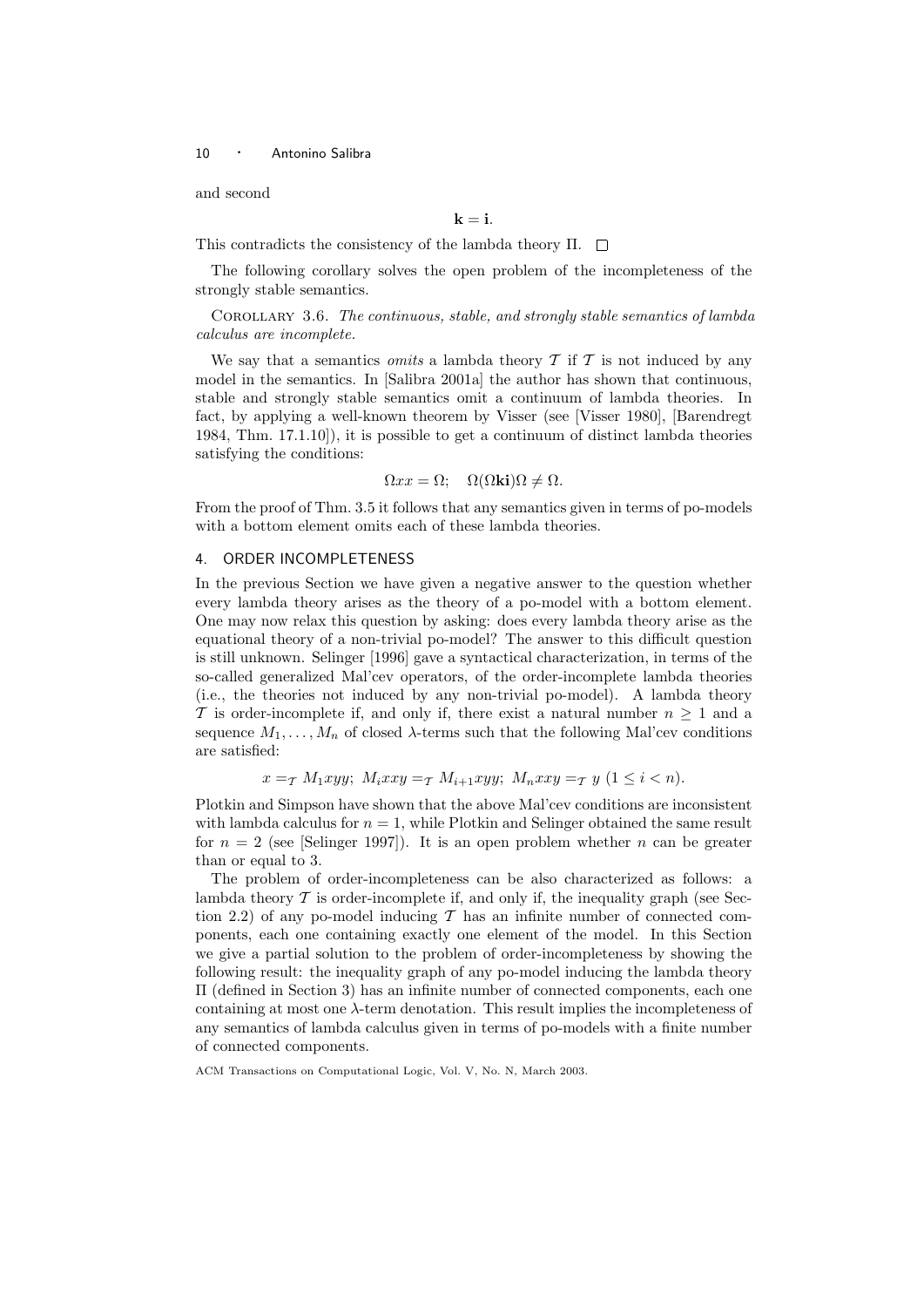We begin the technical part of this Section by introducing the notion of a semisubtractive algebra. These algebras satisfy a very weak form of subtractivity. We recall that the notion of subtractivity in Universal Algebra was introduced by Ursini [1994]: an algebra is subtractive if it satisfies the identities

$$
s(x, x) = 0; \quad s(x, 0) = x \tag{3}
$$

for some binary term s and constant 0. Subtractive algebras abound in classical algebras and in algebraic logic since term s simulates part of subtraction. If we interpret the binary operator "s" as subtraction "−" and we use the infix notation, then we can rewrite the above identities (3) as  $x - x = 0$  and  $x - 0 = x$ .

Definition 4.1. An algebra  $A$  is *semisubtractive* if there exist a binary term  $s(x, y)$  and a constant 0 in the similarity type of **A** such that

$$
s(x,x)=0.
$$

Example 4.2. Let C be a  $\lambda$ -model inducing the lambda theory  $\Pi$  defined in Section 3. Define

$$
0 \equiv \Omega; \quad s(x, y) \equiv \Omega xy.
$$

From  $\Pi \vdash \Omega x x = \Omega$  it easily follows that  $\mathbf{C} \models s(x, x) = 0$ . Then **C** is a semisubtractive algebra.

A semisubtractive algebra is *trivial* if  $s(x, y) = 0$  for all x and y. Every semisubtractive po-algebra, which has both a bottom element  $\perp$  and a top element  $\top$ , is trivial:

$$
0 = s(\bot, \bot) \le s(x, y) \le s(\top, \top) = 0.
$$

In the following we always assume that a semisubtractive algebra is non-trivial.

As a matter of notation,  $\omega$  denotes the first infinite ordinal, i.e., the set of natural numbers.

Definition 4.3. Let  $A$  be a semisubtractive algebra. The *subtraction sequence*  $(c_n)_{n \in \omega}$  of a pair  $(a, b) \in A^2$  is defined by induction as follows:

$$
c_1 = s(a, b); \quad c_{n+1} = s(c_n, 0). \tag{4}
$$

We say that  $(a, b)$  has order  $k \in \omega$  if  $c_k \neq 0$ , while  $(a, b)$  has order  $\omega$  if  $c_k \neq 0$  for all  $k \in \omega$ .

Notice that, if a pair  $(a, b)$  has order k, then  $a \neq b$  and  $(a, b)$  has order n for all  $n \leq k$ . In fact, if  $c_n = 0$ , then  $c_{n+1} = s(c_n, 0) = s(0, 0) = 0$ , that is, if some  $c_n = 0$ , then all  $c_i$  with  $j > n$  are 0.

If we interpret the binary operator "s" as subtraction "−" and we use the infix notation, then we can rewrite the elements of the sequence  $(c_n)$  as follows:

$$
c_1 = a - b
$$
;  $c_2 = (a - b) - 0$ ;  $c_3 = ((a - b) - 0) - 0$ ; and so on.

In the ring of integers all elements of the sequence are equal and they are all different from 0 if a and b are distinct.

Recall from Section 2.2 the definition of the inequality graph of a po-algebra.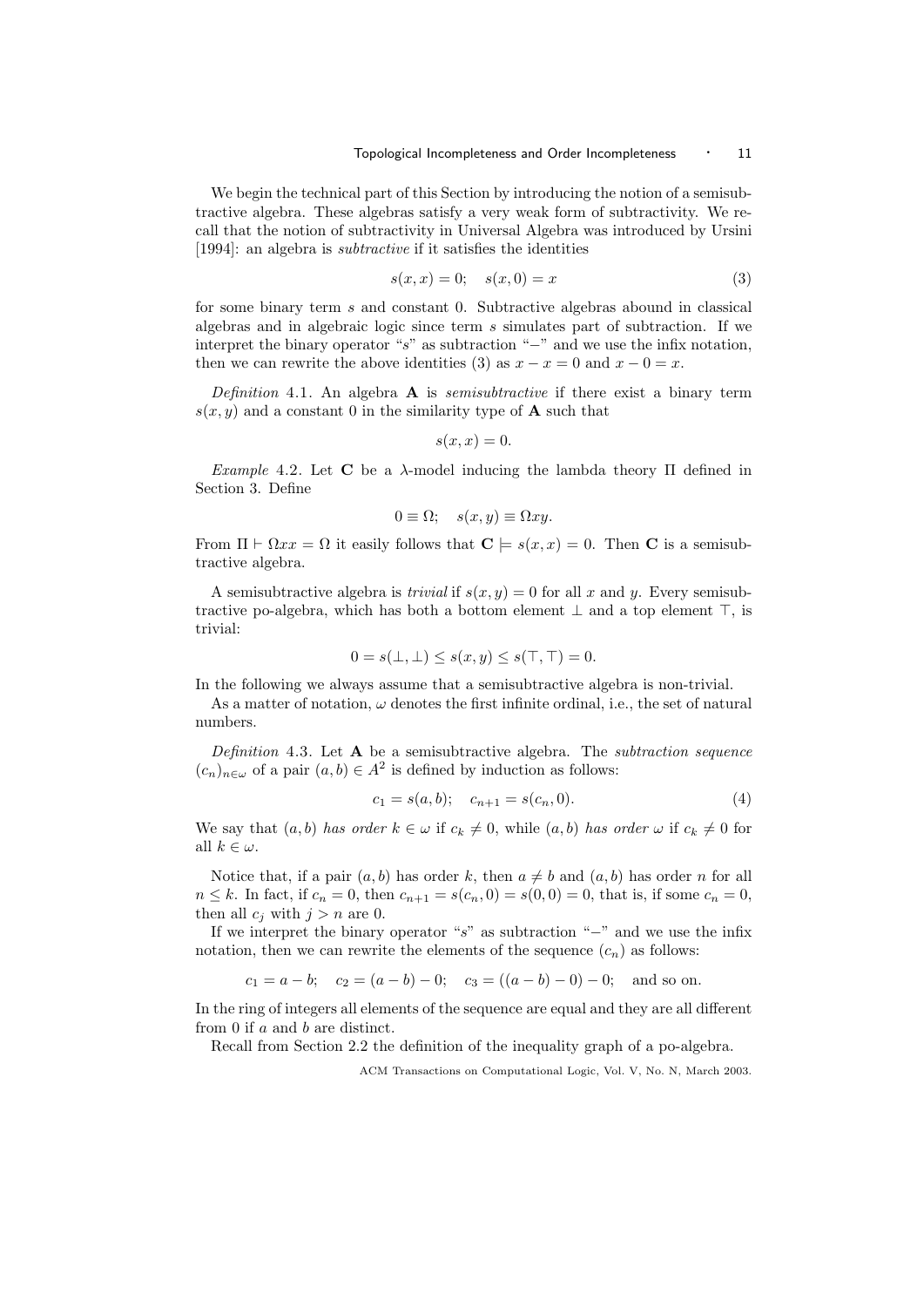LEMMA 4.4. If  $(A, \leq)$  is a semisubtractive po-algebra and a and b are joined by an edge in the inequality graph of A, then  $s(a, b) = 0$ .

PROOF.

$$
a \le b \Rightarrow 0 = s(a, a) \le s(a, b) \le s(b, b) = 0,
$$

and similarly for  $b \leq a$ .  $\square$ 

LEMMA 4.5. Let  $(A, \leq)$  be a semisubtractive po-algebra. If  $a, b \in A$  are joined by a path of length k (in the inequality graph of A), then the pair  $(a, b)$  cannot have order k.

PROOF. The proof is by induction on the length k of the path. If  $k = 1$  the conclusion follows from Lemma 4.4.

Assume now a and b to be connected by a path of length  $k+1$ . Then there exists an element  $d$  such that  $a$  and  $d$  are connected by a path of length  $k$ , and  $d$ ,  $b$  are joined by an edge (without loss of generality, we may assume  $d < b$ ). Let  $(c_n)$  be the subtraction sequence of  $(a, b)$  and  $(r_n)$  be the subtraction sequence of  $(a, d)$ . By the induction hypothesis the pair  $(a, d)$  does not have order k, so that

 $r_k = 0.$ 

Since  $d < b$ , by an easy induction we have that  $r_n \leq c_n$  for all n. Then we get

$$
0=r_k\leq c_k,
$$

that is, 0 and  $c_k$  are equal or joined by an edge in the inequality graph of  $A$ . The conclusion  $c_{k+1} \equiv s(c_k, 0) = 0$  follows from Lemma 4.4.  $\Box$ 

COROLLARY 4.6. Let  $(A, \leq)$  be a semisubtractive po-algebra. If a pair  $(a, b) \in$  $A<sup>2</sup>$  has order  $\omega$ , then a and b are in distinct connected components.

In the next theorem we characterize the po-models inducing the lambda theory Π defined in Section 3. We start with a Lemma.

LEMMA 4.7. Let M and N be arbitrary  $\lambda$ -terms. Consider the sequence of  $\lambda$ terms defined by induction as follows:

$$
c_1 \equiv \Omega MN; \quad c_{n+1} \equiv \Omega(c_n)\Omega
$$

 $(c<sub>i</sub> will become a subtraction sequence later).$  Then we have

$$
\Pi \not\vdash M = N \ \Rightarrow \ \Pi \not\vdash c_n = \Omega \text{ for all } n.
$$

PROOF. Trivial by induction on n, using Lemma 3.1.  $\Box$ 

THEOREM 4.8. Let  $(C, \leq)$  be a po-model of lambda calculus. If  $Th(C) = \Pi$ then the inequality graph of  $C$  has an infinite number of connected components. Moreover, if  $\Pi \not\vdash M = N$  then the interpretations of M and N in C are in distinct connected components.

PROOF. By Example 4.2 C is a semisubtractive algebra, so that by Lemma 4.7 any pair  $(M, N)$  of two non-II-equivalent closed  $\lambda$ -terms has order  $\omega$ . Then by Cor. 4.6  $M$  and  $N$  are in distinct connected components of the inequality graph of C. Since Π is consistent there are infinitely many pairwise non-Π-equivalent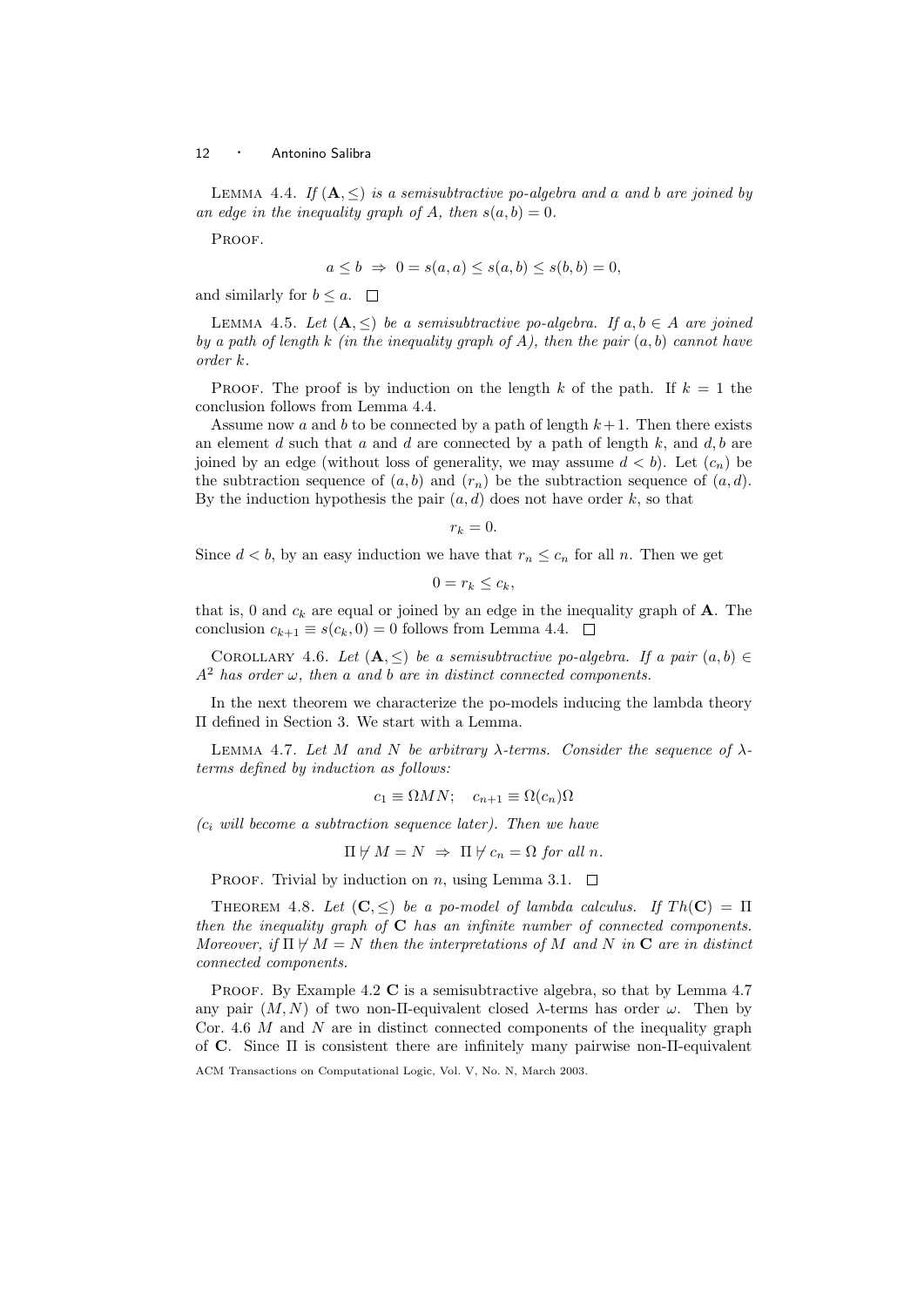closed  $\lambda$ -terms (for example, the non- $\beta\eta$ -equivalent normal forms), and then infinite distinct connected components.  $\Box$ 

Theorem 4.9. (Order Incompleteness Theorem) Any semantics of the untyped lambda calculus, given in terms of po-models which have only finitely many connected components, is incomplete.

PROOF. By Thm. 4.8.  $\square$ 

Corollary 4.10. Any semantics of lambda calculus given in terms of po-models which are semilattices, lattices, complete partial orderings, or which have a top or a bottom element, is incomplete.

# 5. TOPOLOGICAL INCOMPLETENESS

In this Section we show the incompleteness of any semantics of lambda calculus, given in terms of topological models satisfying a suitable property of connectedness called closed-open-connectedness. The proof is based on a general theorem of separation for topological algebras.

# 5.1 A Topological Theorem of Separation

We recall that separation axioms in topology stipulate the degree to which distinct points may be separated by open sets or by closed neighbourhoods of open sets. In Thm. 5.2 below we prove that in every semisubtractive  $T_0$ -topological algebra every pair of elements of order 3 is  $T_{2_{1/2}}$ -separable. We were inspired with Bentz and Coleman for the idea of this theorem and for the techniques used in its proof (see [Bentz 1999; Coleman 1996; Coleman 1997]).

THEOREM 5.1. If  $(A, \tau)$  is a semisubtractive  $T_0$ -topological algebra, then every pair  $(a, b) \in A^2$  of order 2 is  $T_2$ -separable.

PROOF. Let  $(c_n)$  be the subtraction sequence of  $(a, b)$ . Since **A** is a po-algebra with respect to the specialization ordering  $\leq_{\tau}$  of  $\tau$  (see Section 2.2), then from the hypothesis  $c_2 = s(c_1, 0) \neq 0$  and from Lemma 4.4 it follows that  $c_1$  and 0 are incomparable w.r.t.  $\leq_{\tau}$ , i.e., neither  $c_1 \leq_{\tau} 0$  nor  $0 \leq_{\tau} c_1$ . Then there exists an open neighbourhood U of  $c_1$  such that  $0 \notin U$ .

From  $s(a, b) = c_1 \in U$  and from the continuity of s, it follows that there exist two open neighbourhoods V, W, of a and b respectively, such that  $s(V, W) \subseteq U$ . If there is an element  $e \in V \cap W$ , then  $0 = s(e, e) \in U$ . This contradicts the hypothesis on U. Hence we have  $V \cap W = \emptyset$ .  $\Box$ 

THEOREM 5.2. If  $(A, \tau)$  is a semisubtractive  $T_0$ -topological algebra, then every pair  $(a, b) \in A^2$  of order 3 is  $T_{2_{1/2}}$ -separable.

**PROOF.** Let  $(c_n)$  be the subtraction sequence of  $(a, b)$  and  $(d_n)$  be the subtraction sequence of  $(c_1, 0)$ . It is obvious that we have  $d_n = c_{n+1}$  for all n and, hence, that  $(c_1, 0)$  has order 2. By applying Thm. 5.1 we get an open neighbourhood V' of  $c_1$ and an open neighbourhood W' of 0 such that  $V' \cap W' = \emptyset$ .

Since s is continuous and  $s(a, b) = c_1 \in V'$ , there exist two other open sets V and W containing a and b, respectively, such that  $s(V, W) \subseteq V'$ . The sets V and W will be the right sets for the conclusion of the theorem. Since  $s$  is continuous the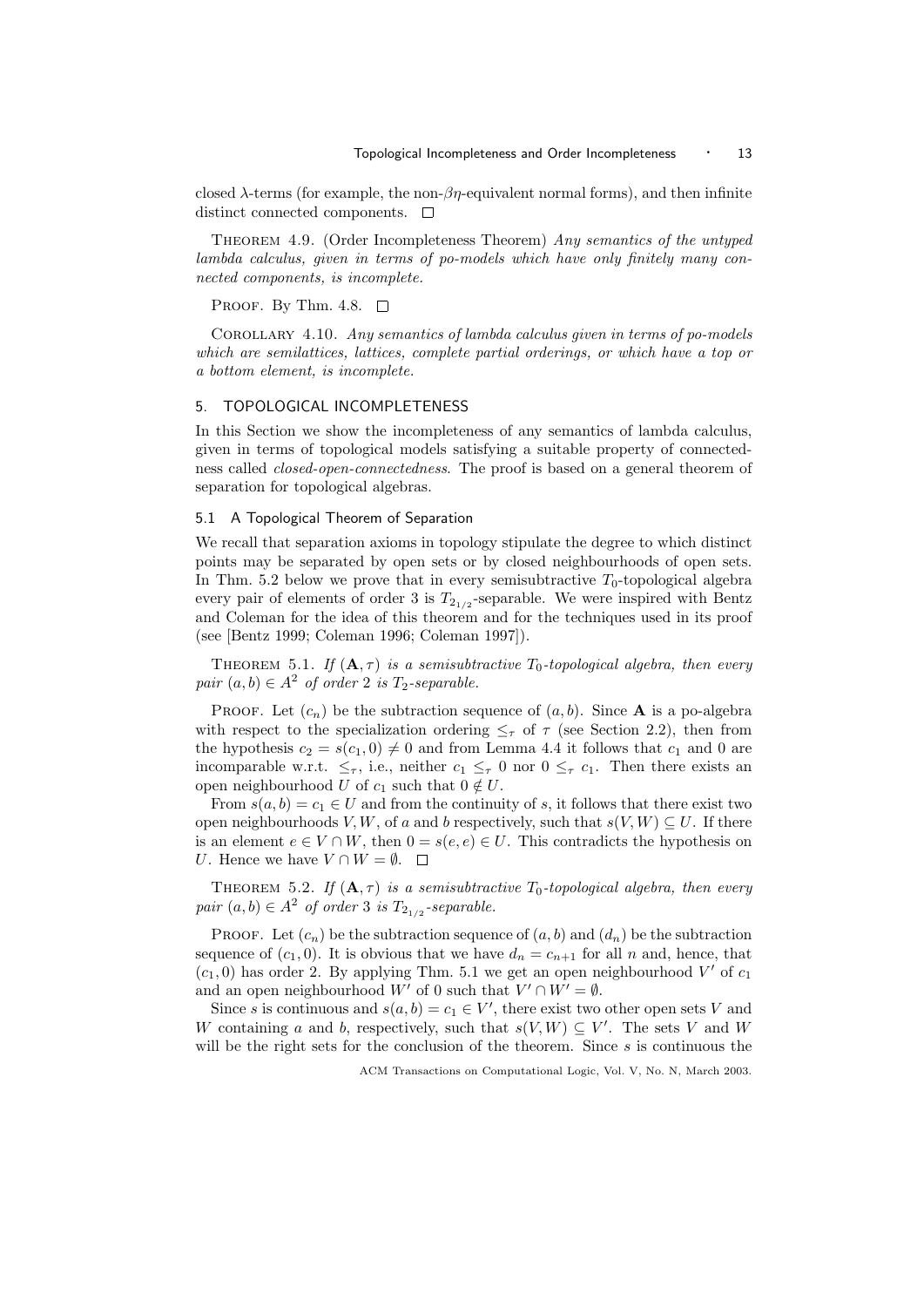pre-image of  $\overline{V'}$  under the map s is closed. From  $s(V,W) \subseteq V' \subseteq \overline{V'}$  the pre-image of  $\overline{V'}$ , which is closed, contains  $V \times W$ , so  $s(\overline{V}, \overline{W}) \subseteq \overline{V'}$ .

We now prove that  $\overline{V} \cap \overline{W} = \emptyset$ . Assume, by the way of contradiction, that there is  $e \in \overline{V} \cap \overline{W}$ . Since  $s(\overline{V}, \overline{W}) \subseteq \overline{V'}$  it follows that  $0 = s(e, e) \in \overline{V'}$ . But by definition of closure of a set this is possible only if, for every open neighbourhood Z of 0, we have that  $Z \cap V' \neq \emptyset$ . But this contradicts our initial choice of V' and W' as two open neighbourhoods of  $c_1$  and 0 respectively with empty intersection.  $\Box$ 

## 5.2 Closed-Open-Connectedness

Connectedness axioms in topology examine the structure of a topological space in an orthogonal way with respect to separation axioms. They deny the existence of certain subsets of a topological space with properties of separation. In this Section we introduce a strong property of connectedness, called closed-open-connectedness, which is orthogonal to the property of  $T_{2_{1/2}}$ -separability, and it is satisfied by a topological space if there exist no  $T_{2_{1/2}}$ -separable elements.

Definition 5.3. We say that a space is *closed-open-connected*, co-connected for short, if it has no disjoint closures of open sets. In other words, if, for all open sets U and V, we have that  $\overline{V} \cap \overline{U} \neq \emptyset$ .

We recall that a space with no disjoint open sets is called *hyperconnected*, while a space with no disjoint closed sets is called ultraconnected (see [Steen and Seebach 1978, Section 4]). Then we have the following implications:

$$
hyperconnectedness \Rightarrow co-connectedness \Rightarrow connectedness
$$

and

ultraconnectedness  $\Rightarrow$  co-connectedness  $\Rightarrow$  connectedness.

Then closed-open-connectedness is a sort of meeting point between ultraconnectedness and hyperconnectedness.

The following proposition provides a wide class of topological spaces whose topology is co-connected.

PROPOSITION 5.4. Let  $(X, \tau)$  be a  $T_0$ -topological space, whose specialization or $der \leq_{\tau}$  satisfies the following property: every pair of nodes of the inequality graph of  $(X, \leq_{\tau})$  is joined by a path of length less or equal to 3. Then  $(X, \tau)$  is co-connected.

PROOF. Assume, by the way of contradiction, that there exist elements  $a, b \in X$ and open sets U and V such that  $a \in U$ ,  $b \in V$  and  $\overline{V} \cap \overline{U} = \emptyset$ . Then a and b are incomparable w.r.t. the specialization ordering, otherwise either  $a \in V$  or  $b \in U$ . By hypothesis  $a$  and  $b$  are joined by a path of length less or equal to 3. We have four possibilities.

- (1) ( $\exists c$ )  $a < c > b$ . In this case  $c \in U \cap V$ .
- (2) ( $\exists c$ )  $a > c < b$ . Then we have  $c \in \overline{a} \subseteq \overline{U}$  and  $c \in \overline{b} \subseteq \overline{V}$ .
- (3) ( $\exists c, d$ )  $a < c > d < b$ . Then  $d \in \overline{c} \subseteq \overline{U}$  and  $d \in \overline{b} \subseteq \overline{V}$ .
- (4) ( $\exists c, d$ )  $a > c < d > b$ . Then  $c \in \overline{d} \subseteq \overline{V}$  and  $c \in \overline{a} \subseteq \overline{U}$ .

All these possibilities contradict our assumption.  $\Box$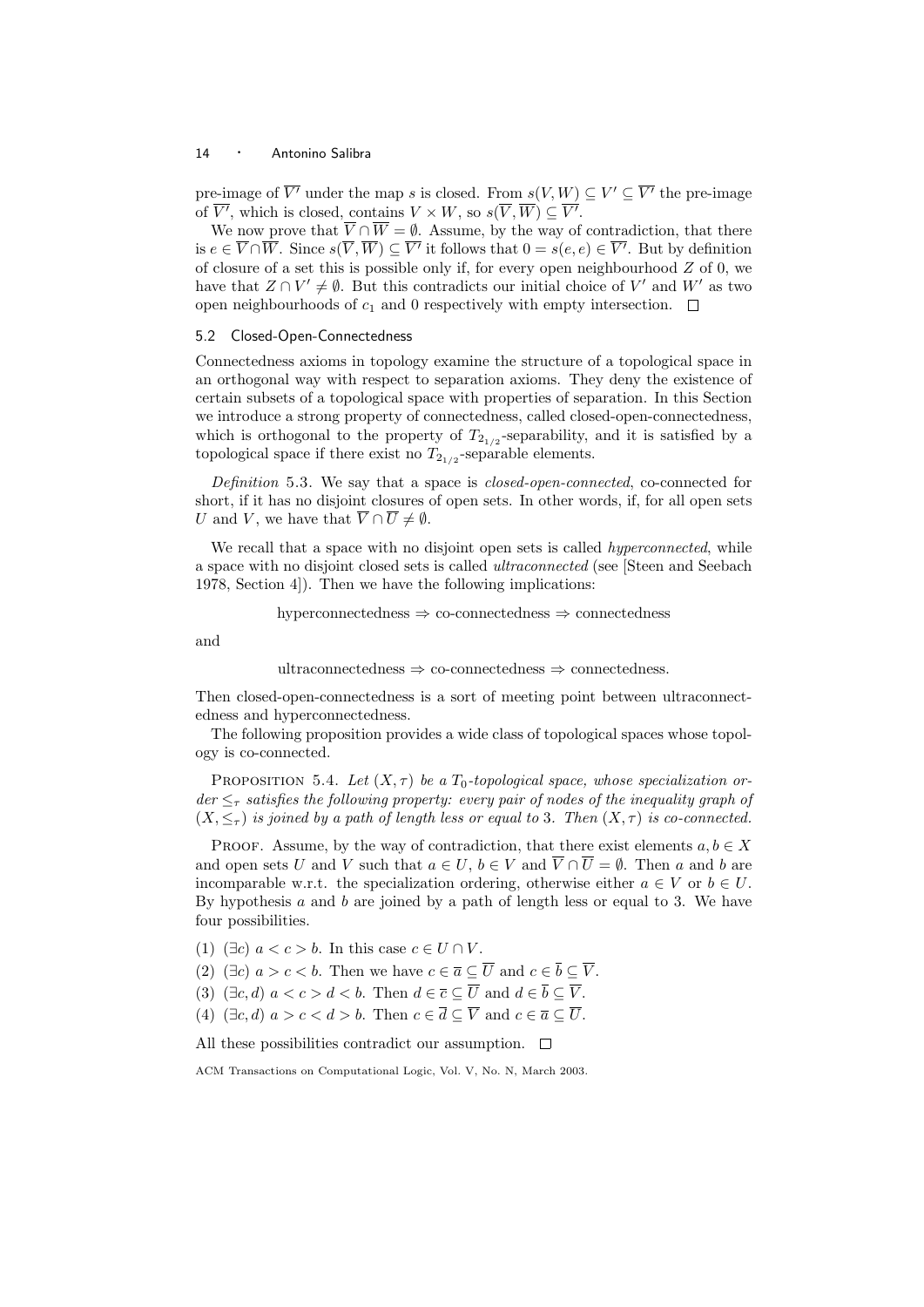COROLLARY 5.5. Every  $T_0$ -topological space  $(X, \tau)$ , whose specialization order either admits a bottom (top) element or makes X an upward (downward) direct set, is co-connected.

In particular complete partial orderings (including continuous, stable and strongly stable models) with the Scott topology are co-connected.

We cannot improve Prop. 5.4. The following counter-example provides a space, whose topology is not co-connected, and such that every pair of nodes of the inequality graph associated with the specialization order  $\leq_\tau$  is joined by a path of length less or equal to 4. Let  $X = \{a, b, c, d, e\}$  be a set partially ordered as follows:  $a > b < c > d < e$ . Then X is a topological space w.r.t. the Alexandroff topology (see Section 2.2). X is not co-connected, since  $a \uparrow \downarrow = \{a, b\}$  and  $e \uparrow \downarrow = \{d, e\}$  are disjoint closures of the open sets  $a \uparrow$  and  $e \uparrow$ .

### 5.3 The Topological Incompleteness Theorem

As a consequence of the theorem of separation of Section 5.1, we show that the topological models of the lambda theory Π are not co-connected. The topological incompleteness theorem follows from this result.

Recall from Section 2.5 that a topological model of the lambda calculus is a topological algebra  $(C, \tau)$ , where C is a  $\lambda$ -model.

THEOREM 5.6. Let  $(C, \tau)$  be a  $T_0$ -topological model of the lambda calculus. If  $Th(C) = \Pi$  then  $\tau$  is not co-connected.

PROOF. We recall from Example 4.2 that  $C$  is a semisubtractive algebra. Let  $\mathbf{k} \equiv \lambda xy.x$  and  $\mathbf{i} \equiv \lambda y.y$  (it is indeed sufficient that **k** and **i** are two distinct  $\beta \eta$ normal forms). Then the subtraction sequence of  $(k, i)$  has order  $\omega$  by Lemma 4.7, so that **k** and **i** are  $T_{2_{1/2}}$ -separable by Thm. 5.2.

We conclude this Section with the topological incompleteness theorem.

Theorem 5.7. (Topological Incompleteness Theorem) Any semantics of the lambda calculus given in terms of co-connected  $T_0$ -topological models is incomplete.

PROOF. From Thm. 5.6.  $\Box$ 

We now analyse the relationships between the order incompleteness theorem and the topological incompleteness theorem.

Recall from Section 2.1 that a topological model, whose topology is  $T_0$  but not  $T_1$ , has a non-trivial specialization order  $(a < b$  for some a, b). Then from Thm. 4.9 and from Thm. 5.7 it follows the incompleteness of any semantics of lambda calculus given in terms of  $T_0$ -topological models, whose topology is either co-connected or admits a specialization order with a finite number of connected components.

Partial orderings can be viewed as topological spaces w.r.t. the Alexandroff topology (see Section 2.2). Then the order incompleteness theorem can be also expressed as follows (see [Salibra 2001b]): any semantics of lambda calculus given in terms of Alexandroff topological models with a finite number of connected components is incomplete.

All semantics we have shown incomplete in Cor. 4.10 are constituted by po-models whose Alexandroff topology is co-connected (see Cor. 5.5). Then the incompleteness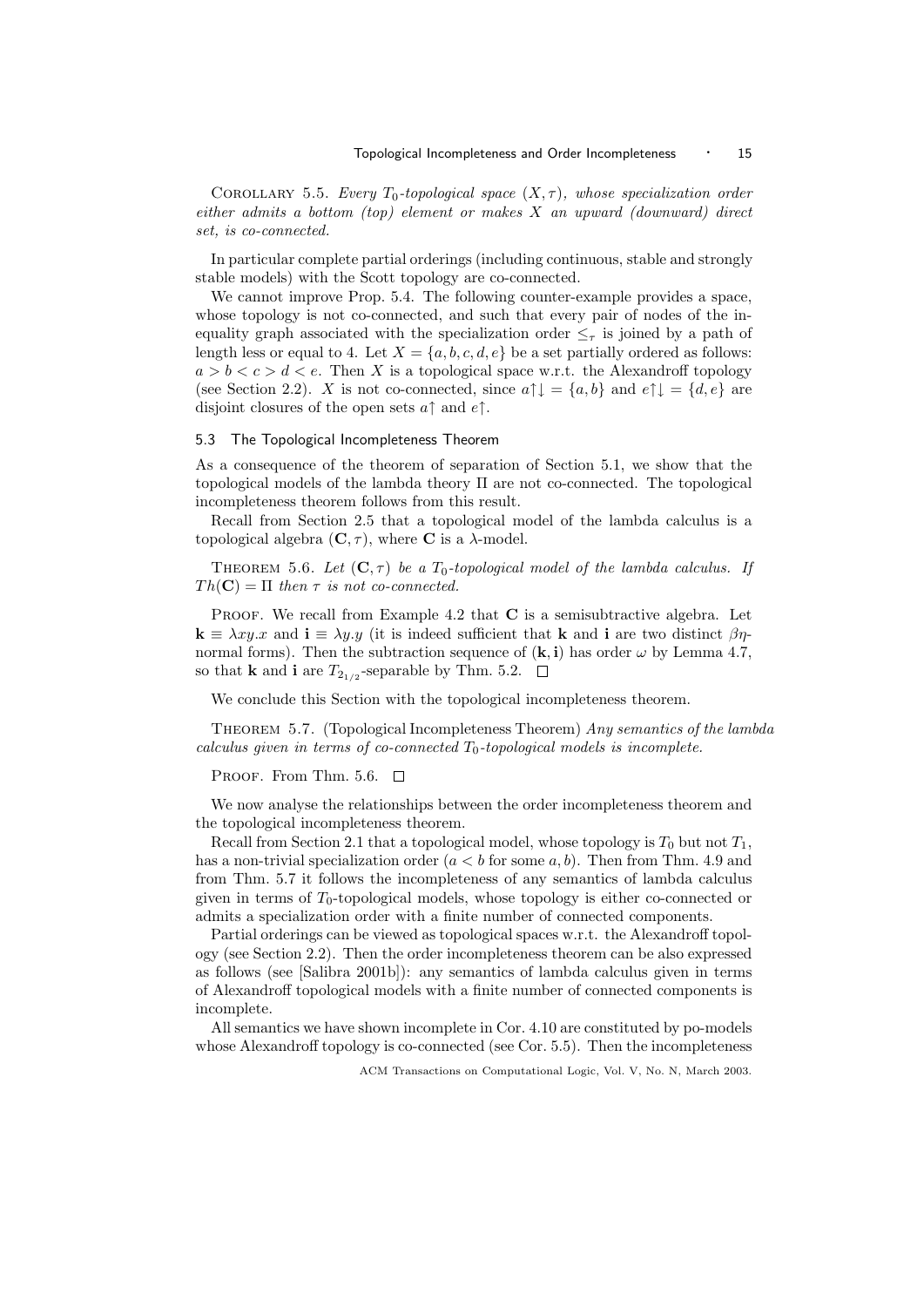of continuous, stable and strongly stable semantics also follows from the topological incompleteness theorem.

The following natural questions arise:

- (Q1) Is there a po-model of lambda calculus whose Alexandroff topology is connected but not co-connected?
- (Q2) Is there a po-model of lambda calculus whose Alexandroff topology has a finite number (greater than 1) of connected components?
- $(Q3)$  Is there a non-trivial co-connected  $T_1$ -topological model of lambda calculus? In other words, is there a co-connected topological model of lambda calculus, whose specialization order is the equality relation?

# 6. COMPLETENESS

In this Section we positively answer the following question: is there a class of λ-models with a "reasonable" topology which is a complete semantics of lambda calculus? In the main result of this Section we show that the semantics of lambda calculus, given in terms of topological models whose topology is non-trivial and metrizable, is complete. We conclude the section by discussing some negative results about the existence of topological models in categories of topological spaces.

If  $(A, d)$  is a metric space, then  $\tau_d$  is the topology on A defined by d. A metrizable model of the untyped lambda calculus is a topological model whose topology is nontrivial and metrizable.

Theorem 6.1. (Metric Completeness Theorem) The semantics of the untyped lambda calculus given in terms of metrizable models is complete.

PROOF. Let T be an arbitrary consistent lambda theory. The term model  $\mathcal{M}_{\mathcal{T}}$ of  $\mathcal T$  defined in Section 2.5 is a  $\lambda$ -model [Barendregt 1984, Cor. 5.2.13(ii)] such that  $Th(\mathcal{M}_T) = T$ . We will show that it is possible to define on  $\mathcal{M}_T$  a metric d in such a way that  $(\mathcal{M}_{\mathcal{T}}, \tau_d)$  is a metrizable model. Consider the closed term model  $\mathcal{M}_{\mathcal{T}}^o$  of  $\mathcal{T}$ , that is the subalgebra of  $\mathcal{M}_{\mathcal{T}}$  generated by the equivalence classes of closed  $\lambda$ -terms. Notice that  $\mathcal{M}_{\mathcal{T}}^o$  is not in general a  $\lambda$ -model (see [Barendregt 1984, Cor.  $5.2.13(i)$ .

Let X be the set of variables of lambda calculus. Then  $\mathcal{M}_{\mathcal{T}}$  is the free extension of  $\mathcal{M}_{\mathcal{T}}^o$  by X in the variety of combinatory algebras (see e.g. [Pigozzi and Salibra 1998, Section 3.3, [Salibra 2000, Section 4.2]), that is,  $\mathcal{M}_{\mathcal{T}}$  satisfies the following universal mapping property: for every homomorphism  $h: \mathcal{M}_\mathcal{T}^o \to \mathbf{A}$  from  $\mathcal{M}_\mathcal{T}^o$ into a combinatory algebra **A** and every mapping  $g: X \to A$  there exists a unique homomorphism  $f : \mathcal{M}_{\mathcal{T}} \to \mathbf{A}$  of combinatory algebras extending both h and g.

Since  $\mathcal{M}_{\mathcal{T}}$  is a free algebra, then we can apply the following construction due to Swierczkowski [1964] (see also [Taylor 1977, Thm. 2.1] and [Coleman 1997, Section ´ 3.3]. Let  $(X, d_0)$  be an arbitrary metric space whose universe X is the set of variables of lambda calculus. By applying Swierczkowski's theorem, it is possible to extend ´ the metric  $d_0$  to a metric d on the free algebra  $\mathcal{M}_{\mathcal{T}}$  in such a way that the application operator is continuous w.r.t.  $\tau_d$  and  $d(x, y) = d_0(x, y)$  for all  $x, y \in X$ . The conclusion of the theorem follows because  $(\mathcal{M}_{\mathcal{T}}, \tau_d)$  is a metrizable model of T.  $\Box$ 

Are there other classes of topological models which are complete semantics of the lambda calculus? In order to answer this question, it is necessary to consider

ACM Transactions on Computational Logic, Vol. V, No. N, March 2003.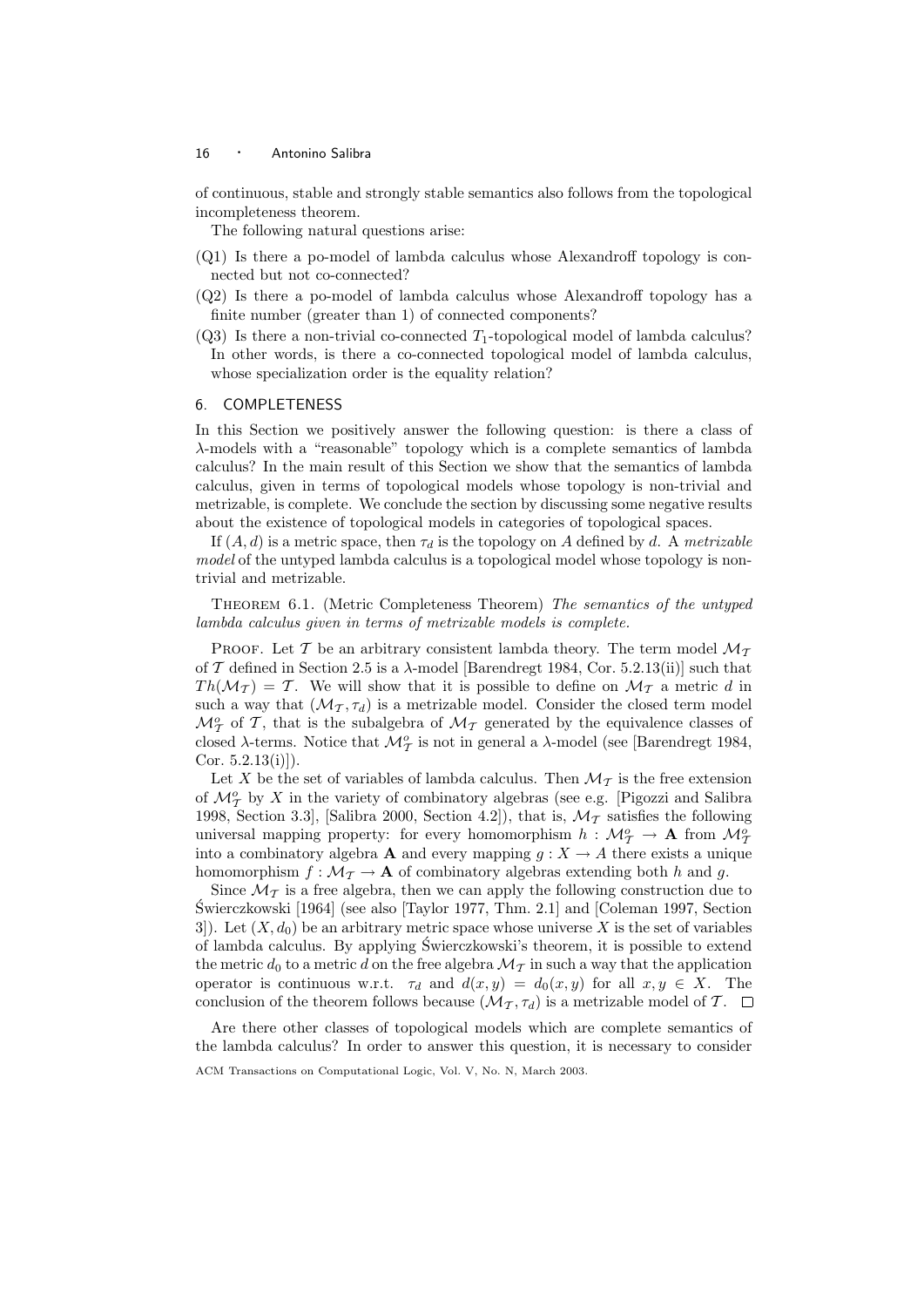the properties of separation of the topological models of the lambda theory Π (see Thm. 5.6). We recall that many authors tried to find lambda calculus models in Cartesian closed categories of topological spaces. Abramsky (see [Mislove 1998, Thm. 5.11]) and Plotkin (see [Mislove 1998, Thm. 5.14]) have shown respectively that there exists no nondegenerate model of the lambda calculus in the category of posets and monotone mappings, and in the category of complete ultrametric spaces and non-expansive mappings. Hofmann and Mislove [1995] have shown that the category of k-spaces and continuous maps has no nondegenerate, compact  $T_2$ topological model. A k-space is a topological space in which a subset is open if and only if its intersection with each compact subset of the space is open in the subspace. The following problem is still open.

 $(Q4)$  (Hoffman-Mislove) Is there a lambda calculus model in the category of  $k$ spaces?

Notice that every topological  $\lambda$ -model, in which all the continuous selfmaps of the model are representable (as in the category of  $k$ -spaces), must have a connected topology because of the existence of fixed points. If a topology is not connected, then there exists a clopen (open and closed) set  $U$  and two elements  $a$  and  $b$  such that  $a \in U$  and  $b \notin U$ . Then the function f, defined by

$$
f(x) = b \text{ if } x \in U; \quad f(x) = a \text{ if } x \notin U,
$$

is continuous without fixed points. The following natural question now arises:

(Q5) Is the semantics of lambda calculus, given in terms of connected topological models, complete?

#### 7. ORDERABILITY/UNORDERABILITY

In this section we present some further results and discuss some open problems related to the incompleteness problem of the untyped lambda calculus.

If every model of lambda calculus were nontrivially orderable, then the orderincompleteness problem (discussed in Section 4) would admit a negative answer. However, Selinger [1996] has recently shown that the term models  $\mathcal{M}_{\lambda\beta}$  and  $\mathcal{M}_{\lambda\beta\eta}$ of the lambda theories  $\lambda\beta$  and  $\lambda\beta\eta$  are unorderable (i.e., they do not admit a nontrivial compatible partial order). As a consequence of the theorem of separation in Section 5.1, we now show that the term model  $\mathcal{M}_{\Pi}$  of the lambda theory  $\Pi$  is also unorderable.

Definition 7.1. An algebra  $\bf{A}$  is strongly semisubtractive if it is semisubtractive and satisfies the following condition:

$$
s(x, y) = 0 \Rightarrow x = y. \tag{5}
$$

PROPOSITION 7.2. A strongly semisubtractive  $T_0$ -topological algebra **A** is unorderable.

PROOF. Assume, by the way of contradiction, that there exists a non-trivial compatible partial order on **A**. Let  $a, b \in A$  be distinct elements with  $a < b$ . Then from Lemma 4.4 it follows that  $s(a, b) = 0$ , which implies  $a = b$  by (5). Contradiction.  $\Box$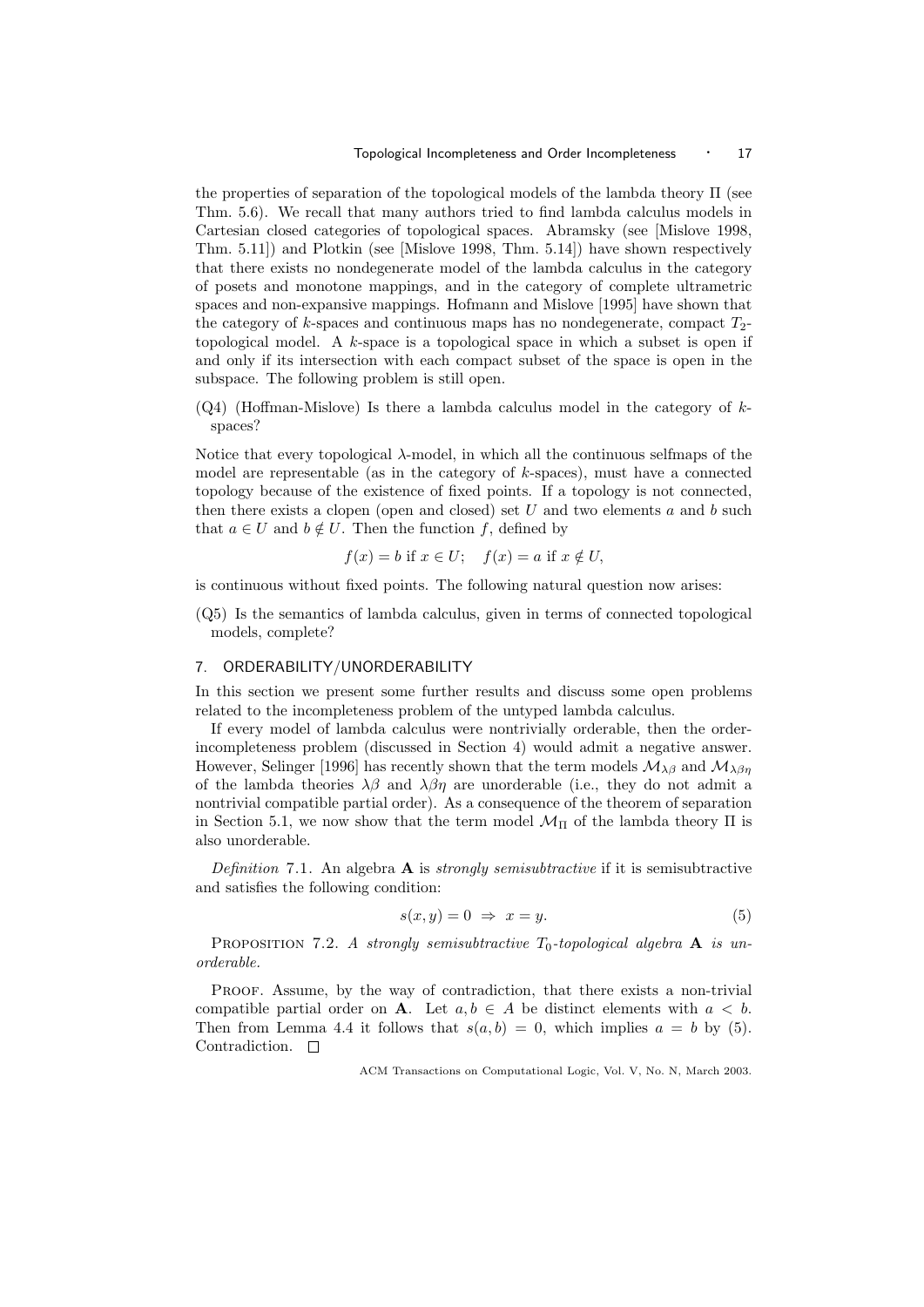COROLLARY 7.3.  $\mathcal{M}_{\Pi}$  is strongly semisubtractive, and hence unorderable.

PROOF. By Lemma 4.7 and by Prop. 7.2.  $\Box$ 

PROPOSITION 7.4. A strongly semisubtractive  $T_0$ -topological algebra  $\mathbf A$  is  $T_{2_{1/2}}$ .

PROOF. From (5) it follows that every pair of distinct elements of A has order  $\omega$ . Then the conclusion follows from Thm. 5.2.  $\Box$ 

It is not possible to improve the conclusion of Prop. 7.4, as shown by the following example suggested to the author by E. Jabara.

Example 7.5. Let R be the set of real numbers,  $A = \{(x, y) | x, y \in R, y \ge 0\}$  be the upper halfplane of  $R^2$  and  $\tau_0$  be the usual Euclidean topology on A. For every  $(a, 0) \in A$  and for every real number  $\epsilon > 0$  define

$$
K_a(\epsilon) = \{(x, y) \in A \mid (x - a)^2 + y^2 < \epsilon, \ y > 0\} \ \cup \ \{(a, 0)\}.
$$

If  $\tau$  is the least topology on A containing all the elements of  $\tau_0$  and all  $K_a(\epsilon)$  (for every  $a, \epsilon \in R$  with  $\epsilon > 0$ , then it is possible to verify that  $(A, \tau)$  is a  $T_{2_{1/2}}$ -space but not a  $T_3$ -space. The binary operation  $\star$  on A, defined by

$$
(x_1, y_1) \star (x_2, y_2) = (x_1 - x_2, |y_1 - y_2| + 1),
$$

is continuous w.r.t. the topology  $\tau$ , and it simulates part of the subtraction (with " $0$ " represented by the pair  $(0, 1)$ :

$$
(x_1, y_1) \star (x_2, y_2) = (0, 1)
$$
 iff  $x_1 = x_2, y_1 = y_2$ .

Then  $(A, \star, \tau)$  is a strongly semisubtractive topological algebra whose topology is not  $T_3$ .

The classification of the  $\lambda$ -models into orderable/unorderable models can be refined as follows. For every model C, let  $T_i^{\mathbf{C}}$   $(i = 0, 1, 2, 2_{1/2})$  be the set of all topologies  $\tau$  on C which make  $(C, \tau)$  a  $T_i$ -topological model. It is obvious that in general we have

$$
T_0^{\mathbf{C}} \supseteq T_1^{\mathbf{C}} \supseteq T_2^{\mathbf{C}} \supseteq T_{2_{1/2}}^{\mathbf{C}}.
$$

We recall from Section 2.1 that a topology with a non-trivial specialization order (we have  $a < b$  for some  $a, b$ ) would be  $T_0$  yet not  $T_1$ , so that

**C** is unorderable iff 
$$
T_0^{\mathbf{C}} = T_1^{\mathbf{C}}
$$
.

We say that a lambda theory T is of (topological) type i  $(i = 0, 1, 2, 2_{1/2})$  if the term model of T satisfies  $T_0^{\mathcal{M}_{\mathcal{T}}} = T_i^{\mathcal{M}_{\mathcal{T}}}$ . All lambda theories are of type 0; the lambda theory  $\mathcal{B}$ , generated by equating two lambda terms if they have the same Böhm tree, is not of type 1 (see [Barendregt 1984]).  $\lambda\beta$  and  $\lambda\beta\eta$  are of type 1 by Selinger's result, while  $\Pi$  is of type  $2_{1/2}$  by Cor. 7.3 and by Prop. 7.4. Then some natural questions arise:

- (Q6) Is  $\lambda\beta$  ( $\lambda\beta\eta$ ) of type 2?
- (Q7) Is  $\lambda \beta$  ( $\lambda \beta \eta$ ) of type  $2_{1/2}$ ?

Selinger has shown in [Selinger 1997; Selinger 1996] that the problem of the order-incompleteness is also related to the following question by Plotkin [1996]:

ACM Transactions on Computational Logic, Vol. V, No. N, March 2003.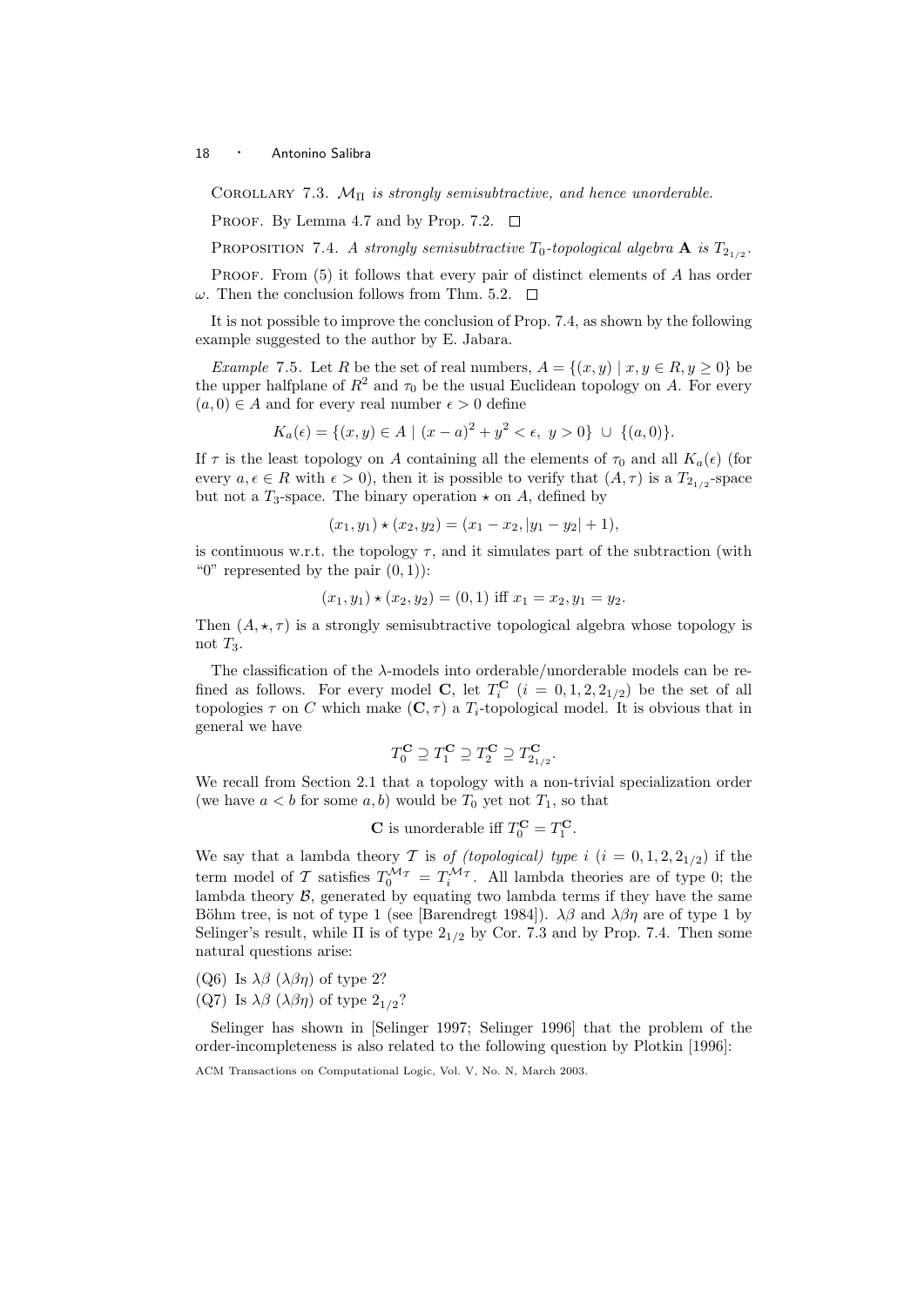(Q8) Is there an absolutely unorderable combinatory algebra?

A combinatory algebra is absolutely unorderable if it cannot be embedded in any non-trivially partially ordered combinatory algebra. In the last result of this Section we give a partial positive answer to Plotkin's question (see Lusin and Salibra [200X] for a different approach to this problem).

We recall that a quasi-variety is a class of algebras axiomatized by quasi-identities (i.e., equational implications with a finite number of equational premises).

Definition 7.6. Let V be a quasi-variety of algebras and let  $C \in \mathcal{V}$ . We say that **C** is absolutely unorderable in V if, for every embedding  $C \hookrightarrow D \in V$ , **D** is unorderable.

PROPOSITION 7.7. Let  $SD$  be the quasi-variety of combinatory algebras axiomatized by  $\Omega xy = \Omega \Leftrightarrow x = y$ . Then the term model  $\mathcal{M}_{\Pi}$  of the lambda theory  $\Pi$  is absolutely unorderable in SD.

PROOF.  $\mathcal{M}_{\Pi}$  belongs to  $\mathcal{SD}$  because of Cor 7.3. Then the conclusion follows from Prop. 7.2 since all algebras in  $\mathcal{SD}$  are strongly semisubtractive.  $\Box$ 

### 8. RELATED WORK

In this Section we review the classic results of incompleteness for the continuous and stable semantics. The first incompleteness result was obtained by Honsell and Ronchi della Rocca [1992] for the continuous semantics. They extended to all continuous models arising from an inverse limit construction an approximation theorem introduced by Hyland and Wadsworth to study the Scott model  $D_{\infty}$  (see [Barendregt 1984]). The general approximation theorem was applied to prove that the lambda theory induced by the Park continuous model  $P$  is included within the contextual lambda theory  $Th(\Lambda^o)$  induced by the set  $\Lambda^o$  of closed  $\lambda$ -terms (see Section 2.3 for the definition of contextual lambda theory). Then the authors prove the incompleteness of the continuous semantics by showing that, whenever the theory of a continuous model is included in  $Th(\Lambda^o)$ , then it is *strictly* included in  $Th(\Lambda^o)$ . Namely, there exist two  $\lambda$ -terms X and Z such that

$$
Th(\Lambda^o) \vdash X = Z,\tag{6}
$$

while

$$
Th(\mathbf{C}) \neq X = Z \tag{7}
$$

for every continuous model **C** such that  $Th(C) \subseteq Th(\Lambda^o)$ . The complexity of the proof comes from the fact that (6) is established syntactically, while (7) is a consequence of the existence of non-sequential functions within the set of all Scott continuous functions.

Following a method similar to that of Honsell and Ronchi della Rocca [1992], Gouy [1995] proved the incompleteness of the stable semantics. Other more semantic proofs of incompleteness for the continuous, stable and hypercoherence semantics (that is a subclass of the strongly stable semantics introduced by Ehrhard [1993]) can be found in [Bastonero 1998; Bastonero and Gouy 1999] and are briefly described in the following. The Park model P was first defined in the framework of continuous semantics. It is a variant of the Scott model  $D_{\infty}$ , but with a very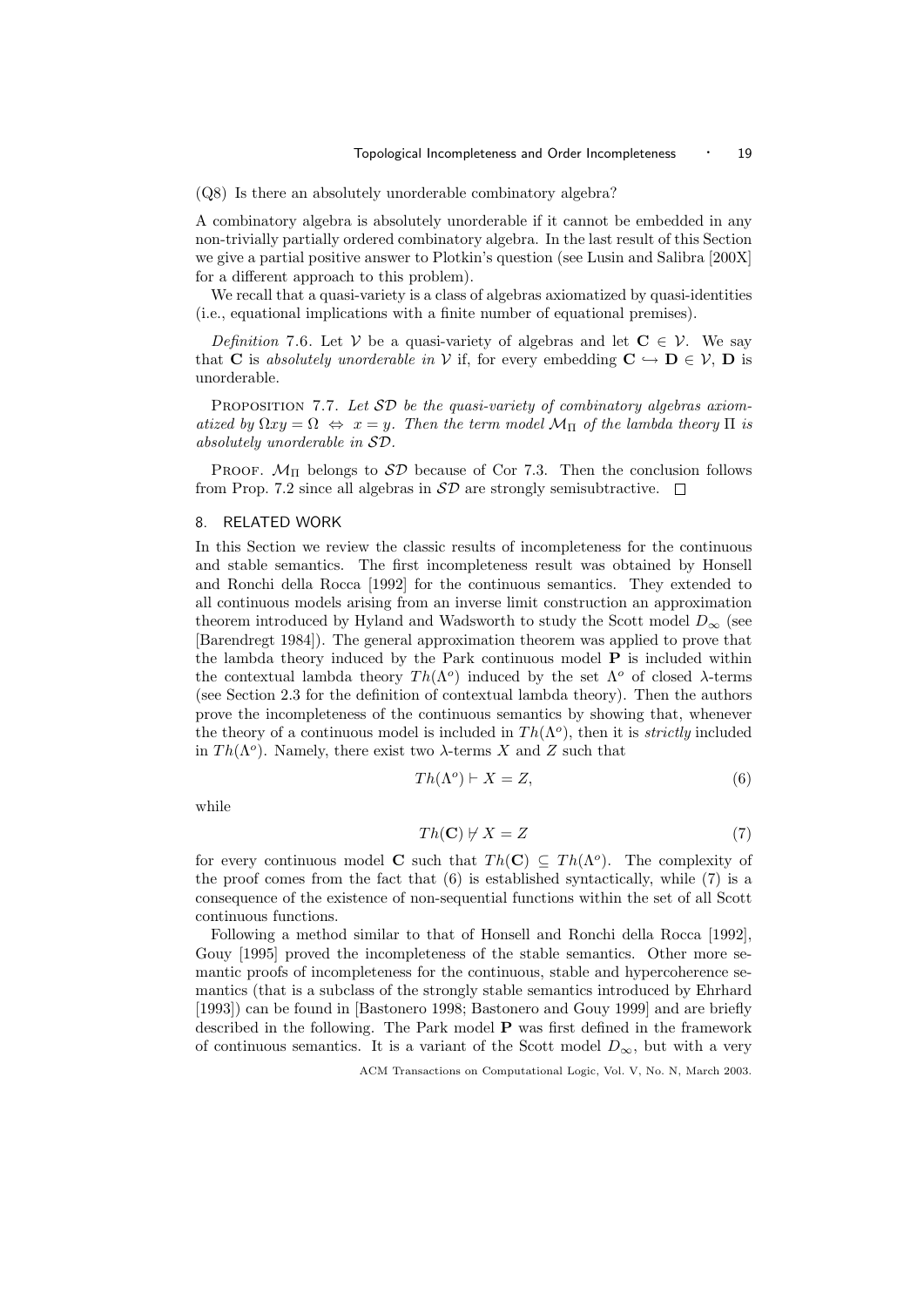different equational theory. This model has a stable analogue  $P_s$  (which was defined by Honsell and Ronchi della Rocca [1990]), and a strongly stable analogue  $\mathbf{P}_{fs}$  (defined by Bastonero and Gouy [1999]). It is possible to give a semantic proof of incompleteness for the continuous semantics by using the Park stable model  $P_s$ . Bastonero and Gouy [1999] prove that the  $\lambda$ -terms X and Z, considered by Honsell and Ronchi della Rocca [1992], are distinct in all continuous models C satisfying the following conditions:

- (i) C is extensional,
- (ii)  $\Omega \Omega = \Omega$ ,
- (iii)  $\lambda x.\Omega(\Omega x) = \Omega$ ,
- (iv)  $\Omega \neq \lambda x.\Omega$ .

The Park stable model  $P_s$  satisfies the above conditions (i)-(iv) and equalizes X and  $Z$  (see [Bastonero and Gouy 1999, Thm 4.1]). This proves that no continuous model has the theory of  $P_s$ .

The incompleteness of the stable semantics was proven by Bastonero and Gouy in a similar way. They show that the same  $\lambda$ -terms X and Z are distinct in all stable models C satisfying the following conditions:

- (a) C is extensional,
- (b)  $\Omega \Omega = \Omega$ ,
- (c)  $\Omega(\lambda x.\Omega) \neq \Omega$ .

The Park strongly stable model  $\mathbf{P}_{fs}$  satisfies the above three conditions (a)-(c) and equalizes  $X$  and  $Z$  (see [Bastonero and Gouy 1999, Thm 5.1]). This proves that no stable model has the theory of  $P_{fs}$ .

The same technique was applied by Bastonero [1998] to prove the incompleteness of the hypercoherence semantics. He shows that there exist two  $\lambda$ -terms F and G which are distinct in all hypercoherent models satisfying a suitable set  $P$  of constraints. Then, by using the technique of forcing, Bastonero builds a continuous model C which satisfies the constraints  $P$  and equalizes F and G. This proves that no hypercoherent model has the theory of C.

## 9. CONCLUSION

In this paper we have introduced a new technique to prove in a uniform way the incompleteness of all the denotational semantics of lambda calculus which have been proposed so far, including the strongly stable one, whose incompleteness had been conjectured by Bastonero and Gouy [1999] and by Berline [2000]. We apply this technique to prove the incompleteness of any semantics of lambda calculus given in terms of the following classes of models: (i) Partially ordered models with a bottom element; (ii) Partially ordered models with a finite number of connected components; (iii) Co-connected topological models. Our incompleteness theorems remove the belief that complete partial orders are intrinsic to models of the lambda calculus, and that the incompleteness of the continuous semantics is only due to the richness of the structure of the Scott continuous functions. Instead, the incompleteness is also due to the richness of the structure of the lambda theories.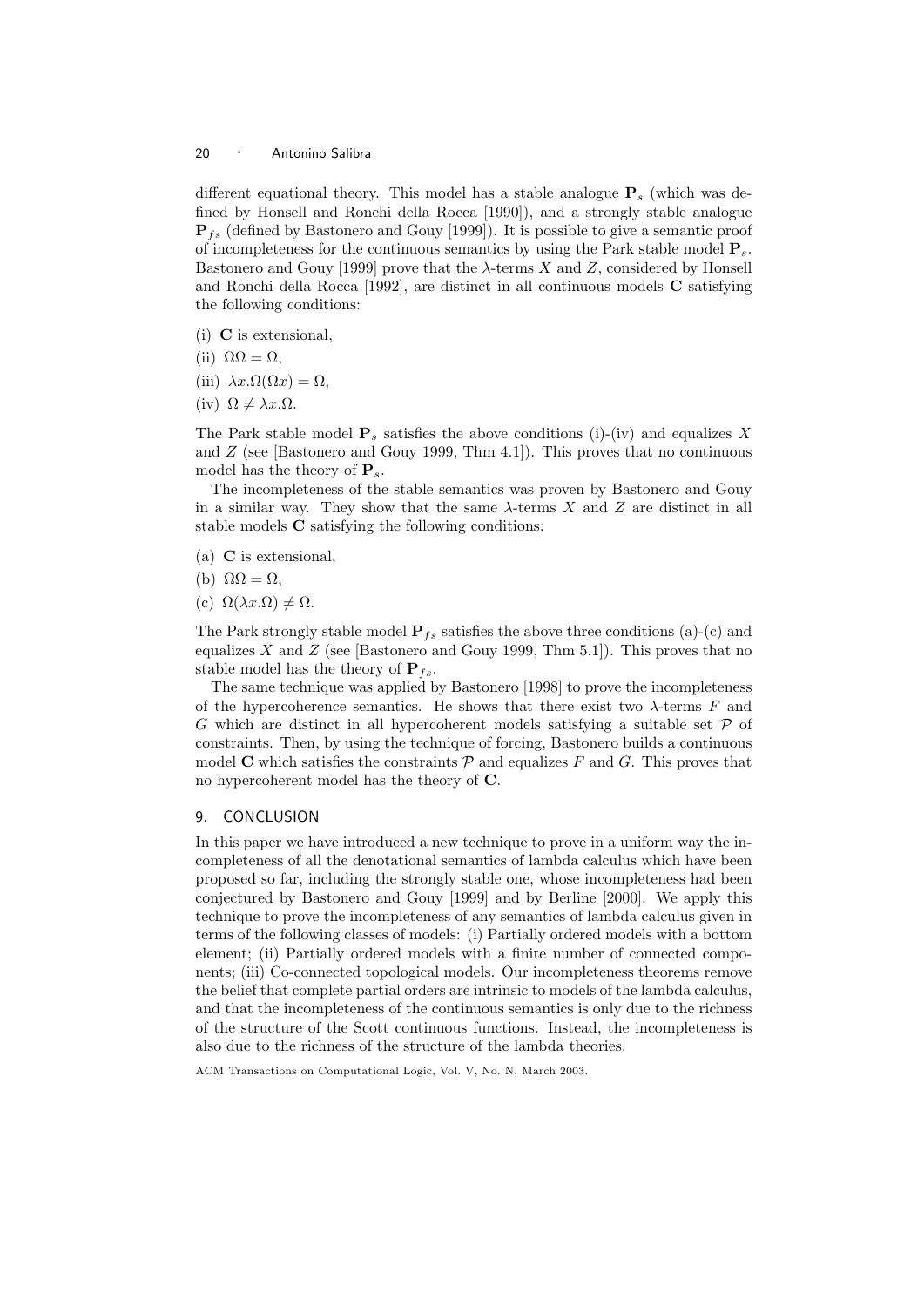#### ACKNOWLEDGMENTS

The author wishes to thank Gordon Plotkin and the referees for helpful comments and suggestions.

#### REFERENCES

ABRAMSKY, S. 1991. Domain theory in logical form. Annals of Pure and Applied Logic 51, 1–77.

- Abramsky, S. and Ong, C. 1993. Full abstraction in the lazy λ-calculus. Information and Computation 105, 159–267.
- BARENDREGT, H. 1984. The lambda calculus: Its syntax and semantics. Number 103 in Studies in Logic. North-Holland Publishing Co., Amsterdam.
- BASTONERO, O. 1998. Equational incompleteness and incomparability results for  $\lambda$ -calculus semantics. Manuscript.
- BASTONERO, O. AND GOUY, X. 1999. Strong stability and the incompleteness of stable models of λ-calculus. Annals of Pure and Applied Logic 100, 247–277.
- Bentz, W. 1999. Topological implications in varieties. Algebra Universalis 42, 9–16.
- BERLINE, C. 2000. From computation to foundations via functions and application: The  $\lambda$ -calculus and its webbed models. Theoretical Computer Science 249, 81–161.
- Berry, G. 1978. Stable models of typed lambda-calculi. In Proc. 5th Int. Coll. on Automata, Languages and Programming. LNCS, vol. 62. Springer-Verlag, Berline.
- BUCCIARELLI, A. AND EHRHARD, T. 1991. Sequentiality and strong stability. In Proceedings of the Sixth Annual IEEE Symposium on Logic in Computer Science. IEEE Computer Society Publications, Los Alamitos, CA, USA, 138–145.
- Coleman, J. 1996. Separation in topological algebras. Algebra Universalis 35, 72–84.
- Coleman, J. 1997. Topological equivalents to n-permutability. Algebra Universalis 38, 200–209.
- Curry, H. and Feys, R. 1958. Combinatory Logic, Vol. I. North-Holland Publishing Co., Amsterdam.
- Ehrhard, T. 1993. Hypercoherences: a strongly stable model of linear logic. Mathematical Structures in Computer Science 2, 365–385.
- GOUY, X. 1995. Etude des théories équationnelles et des propriétés algébriques des modéles stables du  $\lambda$ -calcul. Ph.D. thesis, Université de Paris 7, Paris, France.
- Hofmann, K. and Mislove, M. 1995. All compact hausdorff lambda models are degenerate. Fundamenta Informaticae 22, 23–52.
- Honsell, F. and Ronchi della Rocca, S. 1990. Reasoning about interpretation in qualitative λ-models. In Programming Concepts and Methods, M. Broy and C. Jones, Eds. Elsevier Science Publishing Co., Amsterdam, 505–521.
- HONSELL, F. AND RONCHI DELLA ROCCA, S. 1992. An approximation theorem for topological  $\lambda$ -models and the topological incompleteness of  $\lambda$ -calculus. Journal Computer and System Science 45, 49–75.
- Johnstone, P. 1982. Stone Spaces. Cambridge University Press, Cambridge.
- KERTH, R. 1998. Isomorphism and equational equivalence of continuous lambda models. Studia Logica 61, 403–415.
- KERTH, R. 2001. On the construction of stable models of  $\lambda$ -calculus. Theoretical Computer Science 269, 23–46.
- Lusin, S. and Salibra, A. 200X. A note on absolutely unorderable combinatory algebras. Journal of Logic and Computation. to appear.
- Meyer, A. 1982. What is a model of the lambda calculus? Information and Control 52, 87–122.
- Mislove, M. 1998. Topology, domain theory and theoretical computer science. Topology and its Applications 89, 3–59.
- Pigozzi, D. and Salibra, A. 1998. Lambda abstraction algebras: coordinatizing models of lambda calculus. Fundamenta Informaticae 33, 149–200.
- PLOTKIN, G. 1993. Set-theoretical and other elementary models of the  $\lambda$ -calculus. Theoretical Computer Science 121, 351–409.